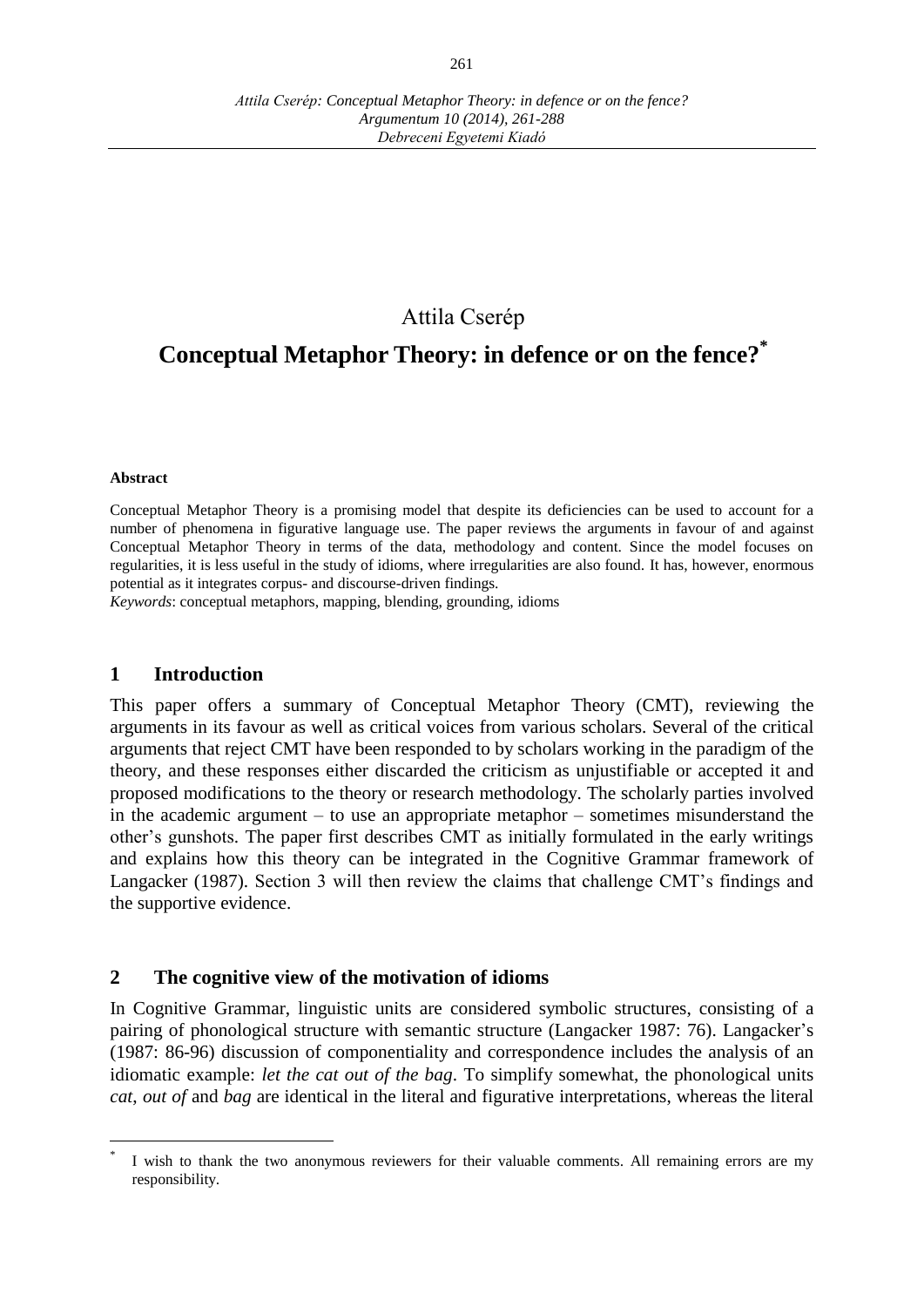sense is extended metaphorically (Langacker 1987: 93). Furthermore, it is not only the unit *cat-out of-bag* that is extended as a whole, but each of its components also undergoes semantic extension, with each component having a figurative sense: *cat* 'information', *out of* 'out of' and *bag* 'concealment' Langacker (1987: 94).

Motivation is related to the discrepancy between the compositional meaning of an expression and its actual semantic content. The above example suggests that motivation may be considered for each lexical item separately (if they carry meaning). Thus, *bag* 'concealment' is more motivated than *cat* 'information'. Langlotz (2006: 113) calls this constituental motivation and contrasts it with global motivation, which takes the whole expression into consideration.

One of the first studies of how conceptual metaphors can motivate idioms and figurative single words is Lakoff's (1987: 380-415) discussion of anger, which posits the general metaphor ANGER IS HEAT and its versions ANGER IS HEAT OF A FLUID IN A CONTAINER and ANGER IS FIRE to explain the systematicity in numerous linguistic expressions. The book that marked the birth of CMT is Lakoff and Johnson's (1980) seminal work. The authors claim that our language is saturated with metaphors, rooted in recurring bodily experience, and our language is metaphorical simply because our conceptual system is metaphorical. The publication of their book launched a quest for conceptual metaphors that guide our thinking and permeate language. A number of conceptual metaphors are collected and exemplified by Lakoff et al. (1991), Langlotz (2006), Kövecses (2010) and Goatly (2007). These metaphors consist of systematic mappings between relatively concrete source domains and rather abstract target domains, including the ontological correspondences and their entailments (Langacker 2000: 39). Underlying the metaphorical expression in (1) is LOVE IS A JOURNEY, itself an instance of more general high-level metaphors such as LIFE IS A JOURNEY or DEVELOPMENT IS MOVEMENT IN SPACE (Langacker 2000: 40, Langlotz 2006: 159).

(1) Our relationship is spinning its wheels.

The lovers correspond to travellers, the love relationship corresponds to the vehicle and the lovers' common goals can be identified with their common destinations (Lakoff 1993: 207). Since metaphorical extension is one form of a categorizing relationship in Langacker's (1987: 92, 2000: 39) framework, Langlotz (2006: 68) views conceptual metaphor as fulfilling the role of categorization. The link between the literal and figurative meaning of (1) is established by the metaphor DEVELOPMENT OF A LOVE RELATIONSHIP IS A JOURNEY (Langlotz 2006: 68).

# **3 Critical voices**

Gibbs (2011) provides a state-of-the-art overview of Conceptual Metaphor Theory. Based on his reviews, two areas of criticism can be identified: (a) criticism of the data type and methodology, and (b) criticism of the conclusions drawn from the data. It has to be noted that CMT scholars have responded to several challenges and modified some of their original assumptions. The distinction of criticism directed at the linguistic examples and that directed at theoretical claims is artificial inasmuch as the focus on certain types of data is closely related to theoretical assumptions. For example, Keysar et al. (2000: 591) suggest that the major reason for their rejection of CMT's claims is its conflation of literal (i.e. conventional) and metaphorical language. Thus, the nature of the data is one of the reasons why CMT is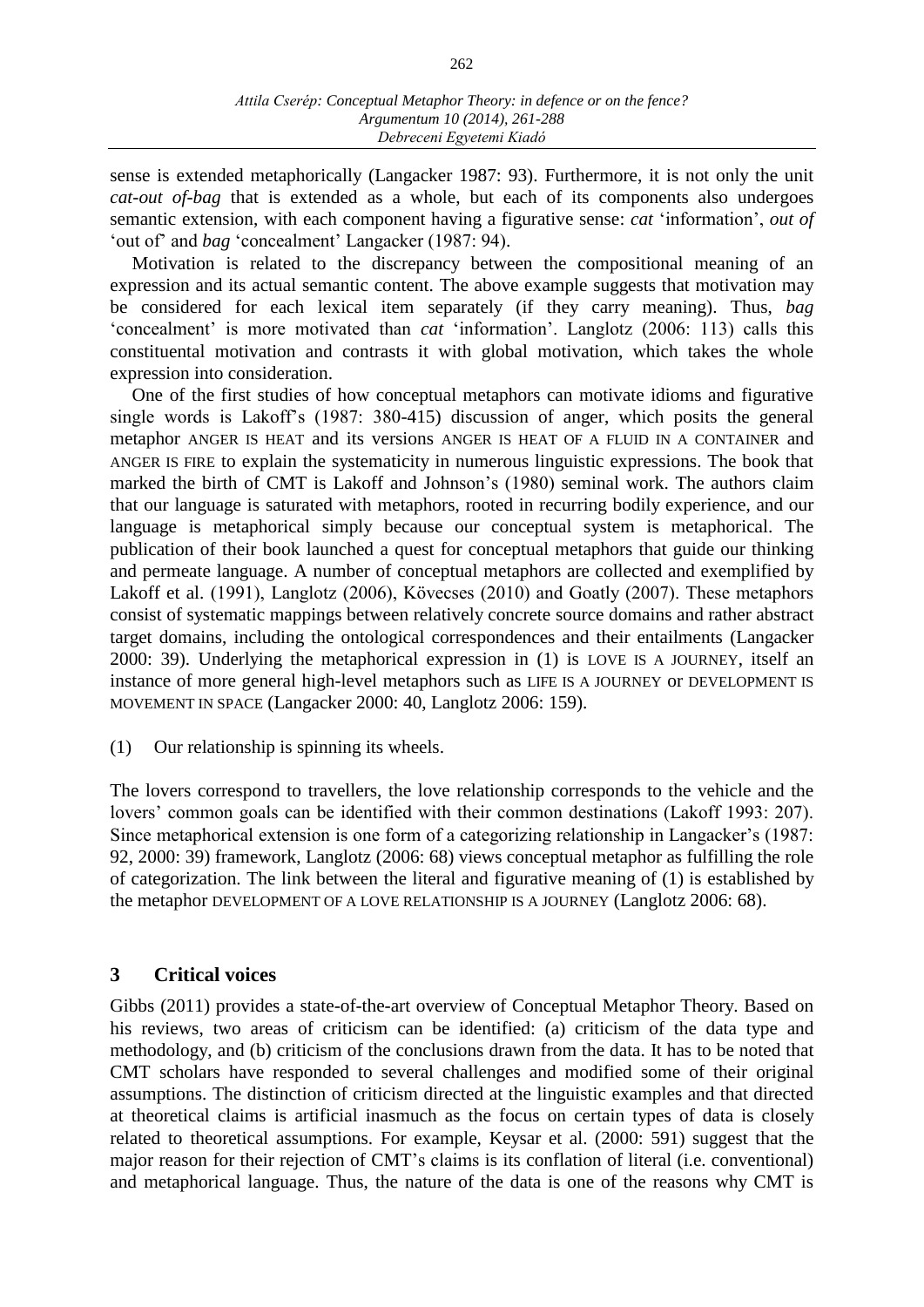attacked. Another reason is the difference in focus and methodology between various scholars. CMT was originally formulated as a theory of what our conceptual system is like based on intuitive linguistic expressions, while a number of critics have a psycholinguistic orientation with experimental methodology and a focus on immediate metaphor processing. Psycholinguists are concerned not only with whether conceptual metaphors exist in long-term semantic memory, but also with how conceptual metaphors are activated or accessed during processing and production. Phraseologists' interests are also different. Dobrovol'skij and Piirainen (2005: 130), who formulate several critical remarks, openly admit the difference between their goals and CMT's objectives. While CMT is concerned with the regularities that underlie a large number of expressions, phraseologists tend to study not only what is shared by the different idioms but also what is different and idiosyncratic at a more specific level. For example, *split hairs* or *throw the baby out with the bath (water)* are motivated at the basic level of rich images and we cannot formulate conceptual metaphors at the superordinate level (Dobrovol'skij & Piirainen 2005: 90-91).

# *3.1 Criticism of data and methodology*

# *3.1.1 Intuition and nominal metaphors*

 $\overline{a}$ 

Researchers of conceptual metaphor have often been criticized for using examples that are unrepresentative of "genuine" metaphorical language or simply not metaphorical at all. In psycholinguistic and philosophical approaches, but not in CMT, the majority of examples conform to the "A is B" form (Gibbs 1999a: 31). However, this is an advantage rather than a drawback. Cameron (1999: 15) argues that nominal metaphors of the "A is B" format may be less common than verbal metaphors, and metaphorical expressions often deviate in their syntax from the classic "A is B" type (*lollipop trees*; *the trees took the fire and hid it*; *you have to stick to your guns*). In one of her criticisms of the examples used by psycholinguists, Deignan (2008a: 152) shows that metaphorical *shark* tends to occur in different patterns than "A is B". Both Gibbs (1999a: 31) and Steen (1999: 81) advise scholars to be aware of the diversity of metaphor and not restrict their examples to the "A is B" or "A is like B" forms.<sup>1</sup> Ritchie (2013: 35-37) reports psycholinguistic findings suggesting that emergent features not associated with either the source or target but emerging from the metaphor itself are also important in metaphor interpretation. However, all the examples are of the pattern *the* N *is an* N *among* N (*the eagle is a lion among birds*).

While work in CMT has been marked by examples of a broad range of different syntactic patterns from the beginning, in the early stages invented sentences or texts were used (Kövecses 2011a: 24). Data of this type can be found in Lakoff and Johnson (1980, 1999), Lakoff (1993) and Gibbs (1994). Although the standard procedure was to use self-constructed language, there were some exceptions. This "mainstream" methodology was often avoided in favour of naturally occurring text by scholars adopting a discourse or language-in-use approach, as several publications in edited volumes such as Liebert et al. (1997) and Cameron & Low (1999) testify. Furthermore, reliance on natural language was, and still is, the hallmark of the study of metaphor in literature (see Lakoff and Turner (1989) for one of the earliest

<sup>1</sup> Coulson and Van Petten (2002: 961) also implicitly criticize psycholinguistic experiments for using nominal metaphors alone without further context.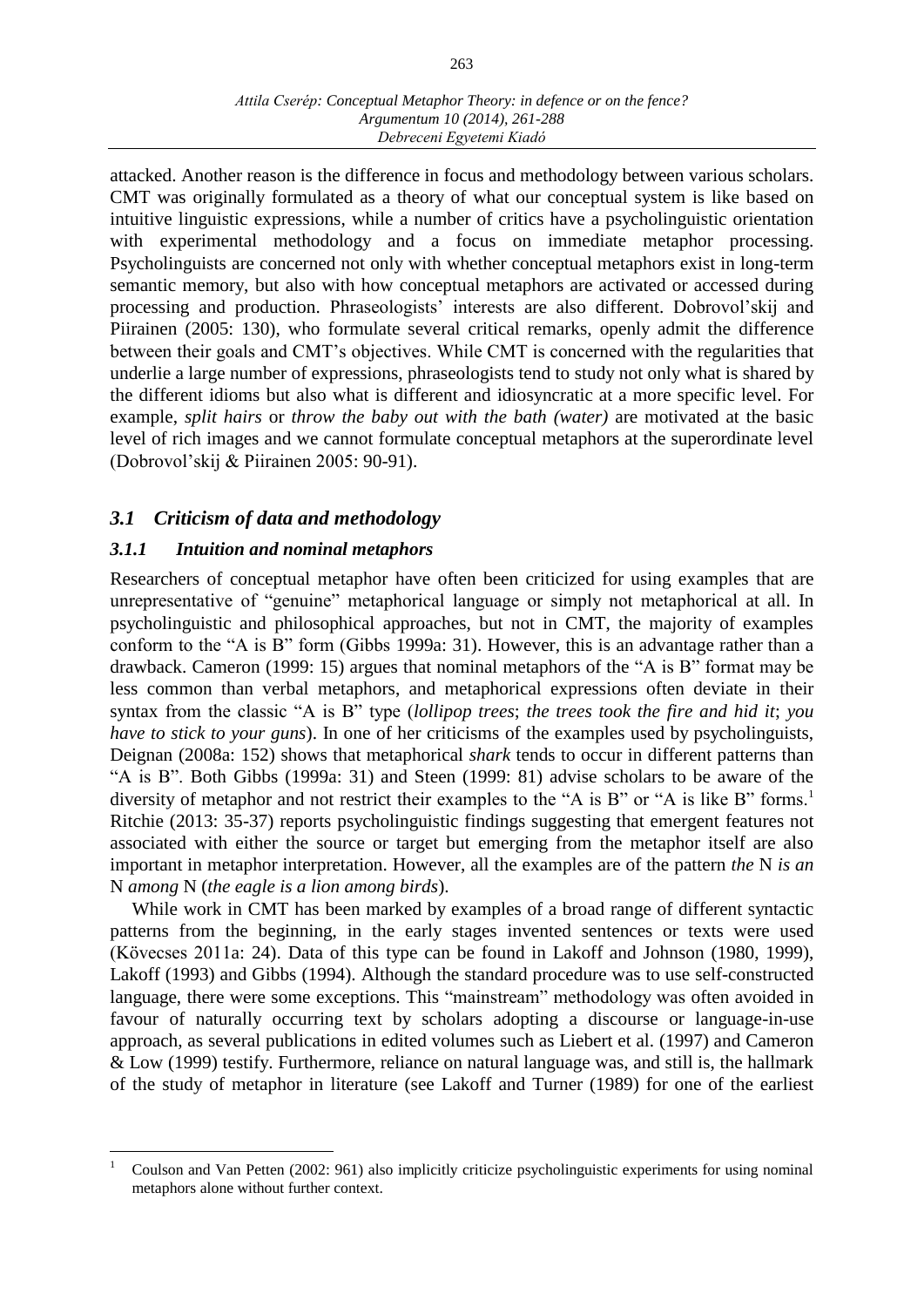CMT studies using "corpus" data). Finally, Jäkel (1995) and Goatly (1997: 41-81) used examples collected from corpus-based dictionaries, though not from corpora directly.

The question of what kind of linguistic data should be used is inextricably linked with the problem of metaphor identification. In the conceptual metaphor literature, no explicit criteria of metaphor identification were given until recently. Gibbs (2011: 535, 2013: 21) mentions some attempts to develop computational models, and although the date of the first attempt is 1990, the next date is 2004. Stefanowitsch (2006a: 11) also lists some attempts at a more rigorous identification, all dated from the beginning of the 2000s, but notes that "they stand relatively isolated, and have not received the intensive theoretical discussion they deserve, nor the broad empirical testing needed to determine whether they can be reliably applied".

Kövecses (2011a: 24) defends the dominant methodology of introspection, arguing that the conclusions reached on the basis of intuitive data have been subsequently confirmed by psycholinguistic experiments. Though not in the context of CMT's defence, a similar remark is made by Goatly (1997: 46), who also notes that many of the intuitions are consonant with lexicographic evidence. Furthermore, Deignan (2008b: 293) holds that "[s]tudying linguistic metaphors in naturally occurring data has not produced findings that contradict contemporary metaphor theory, but it has suggested that other factors affect metaphor choice". Csatár (2009: 41) also argues that the intuitive method cannot be excluded but prefers the combination of two or more sources of data. There is a growing tendency to use a combination of different data types and/or support claims with quantitative calculations, witness Johansson Falck and Gibbs (2012) or the papers in Stefanowitsch and Gries (2006).

### *3.1.2 Metaphor in thinking*

Kövecses's (2011a: 25-27) central argument in defence of intuition reminds us of the *langueparole* or *competence-performance* distinction. Conceptual metaphor theory arose with an aim to uncover systematic mappings at the supra-individual level, i.e. in our conceptual system (*langue/competence*), and these mappings are then used and applied in specific contexts for communicative purposes by speakers at the individual level (*parole/performance*). The criticism directed at the methodology of data gathering and the nature of the data apply at the individual level, but cannot be directly transferred to the supra-individual level, the level that CMT is primarily concerned with (Kövecses 2011a: 25).

A key tenet of CMT is the conceptual nature of metaphor and critics have expressed the need to demonstrate this with non-linguistic evidence (see, for example, Murphy (1996: 184)). The challenge has been accepted and there is now a large amount of evidence. A number of cross-linguistic similarities in conceptualization show that metaphor may be independent of a particular language (for universal metaphors see Kövecses (2010: 195-210) and the references therein). Metaphor is widespread in the visual medium (movies, cartoons, drawings, sculptures, advertisements, gestures) as well as social institutions and social practices (Lakoff 1993: 241-243, Kövecses 2010: 63-73). Lakoff and Johnson (1999: 164) explain how TIME IS A RESOURCE and TIME IS MONEY are reified in paying people by the hour or week, in time clocks or business hours. Goatly (2007) is a book-length study of the pervasive presence of metaphor in human practices related to industrialization, buildings, speed, racial categorization, the commodification of nature, etc.

What is even more remarkable is that people use conceptual metaphors in thinking (Gibbs 2011: 540). In a series of experiments, Thibodeau and Boroditsky (2011) examined how people reason about crime. They found that those who had read texts in which crime was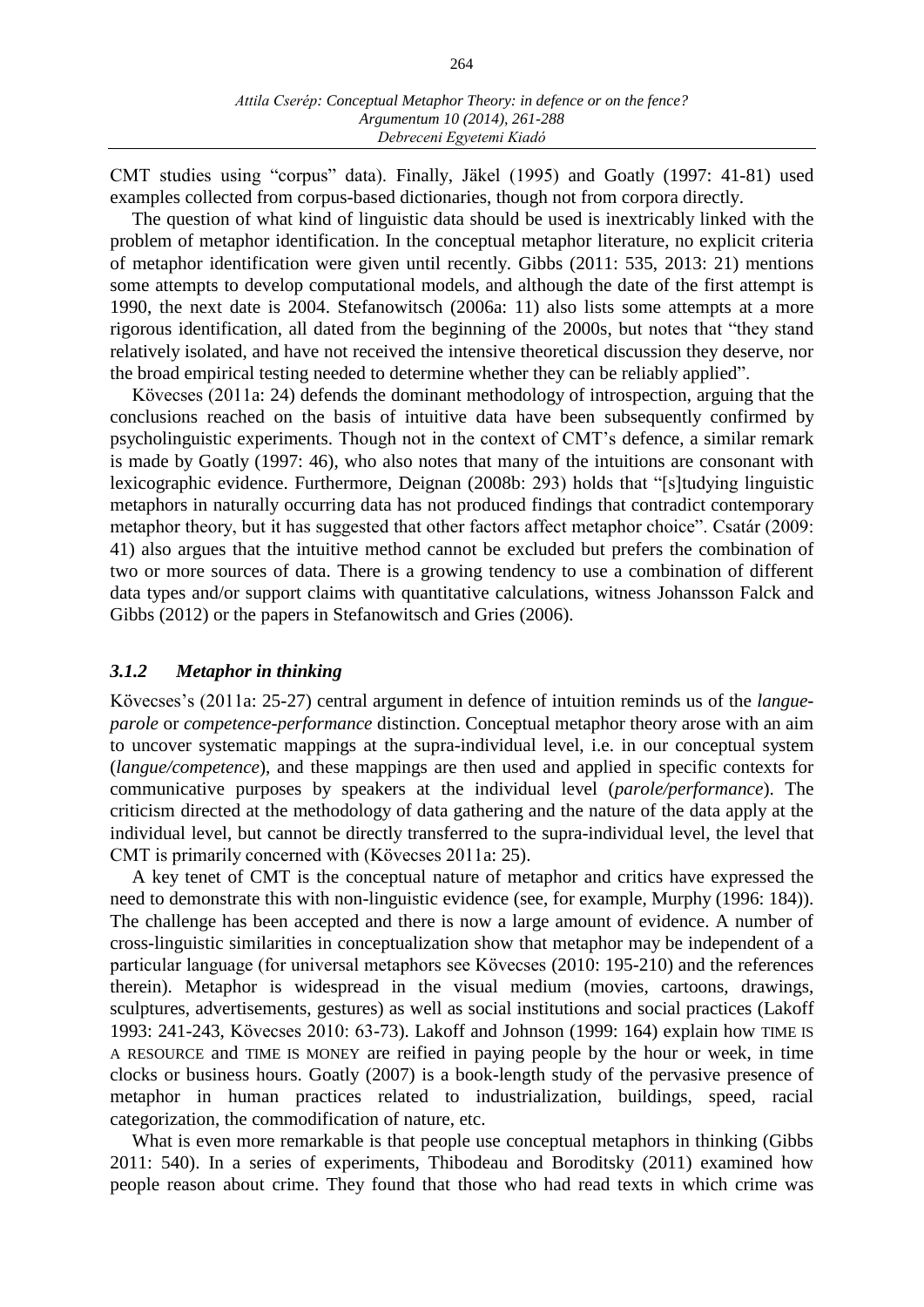metaphorically described as a virus drew different inferences and suggested different solutions than those who had been presented with a conceptualization of crime as a beast. Gibbs (2011: 540-542) provides a list of psycholinguistic studies that lead us to conclude that conceptual metaphors exert an influence on people's perception, cognition, as well as evaluative judgments.

It is not only the introspective method that is criticized but also the lack of effort to find all the metaphorical expressions and conceptual metaphors for a given target (Kövecses 2011a: 33). Kövecses (2011a: 35-36) believes that an exhaustive search for all the metaphors together with a frequency-based analysis may hide key aspects of target domains represented by less common metaphors that are nevertheless significant in defining (the cognitive model of) a target concept. He cites Stefanowitsch's (2006b) study of emotion metaphors, which failed to find significant metaphors that are crucial in understanding emotions such as EMOTIONS ARE NATURAL FORCES, EMOTIONS ARE OPPONENTS and EMOTION IS INSANITY, whereas identified as significant metaphors that are too general to be of interest. I believe this criticism is partly wrong. If we are interested in features of one emotion that distinguish it from another, then the general metaphors may not be informative, but it is significant to know that emotional states are very commonly conceptualized as containers or objects, causes are viewed as forces and change as motion.

The inexhaustiveness of the data is a concern that is also voiced by Kertész et al. (2012: 722), though they formulate this charge only with respect to the first significant piece of research: Lakoff and Johnson (1980). They argue that the non-metaphorical, non-figurative expressions related to the target domain also have to be considered to assess the ratio between the "used part" and "unused part" of a metaphor. For example, the ARGUMENT domain includes items such as *refute*, *disprove*, *accept a motion*, *argue*, *difference of opinion*, *establish a conclusion*, etc. (Kertész et al. 2012: 722, n 1). This preference for a single data type – familiar, conventional metaphors – is certainly characteristic of CMT research and gives rise to the critical view discussed in the next section.

### *3.1.3 Dead metaphor*

The linguistic examples used by CMT scholars are regarded by critics as dead metaphors, expressions that were once metaphorical but have now lost their figurativity and are completely literal (Keysar et al. 2000: 591, McGlone 2007: 121, Gibbs 1994: 273, 2011: 534). Geeraerts (2010: 209), for example, notes that a possible alternative to claiming that *strike* instantiates the metaphor EMOTIONAL EFFECT IS PHYSICAL EFFECT in *I was struck by his sincerity* is to claim that the verb has developed the literal sense 'to surprise, to affect suddenly', which does not evoke metaphorical mappings today. Instead of metaphorical extension, a schematic, fairly abstract and general meaning could be posited that includes the allegedly metaphorical sense. This is especially useful if there are not many correspondences between the entities in the two domains, such as A MOUNTAIN IS A PERSON, based on *the foot of the mountain* (Geeraerts 2010: 210). Backed by corpus evidence, Deignan (2005: 138-139) doubts that *scapegoat*, *curb* or *inflamed* found in various CMT scholars' writings reflect mappings that are still alive.

As I remarked above, this criticism could have arisen because CMT lays emphasis on conventional metaphorical expressions, which are automatic, subconscious and often inconspicuous in discourse. Downplaying the metaphoricity of these expressions ignores the possibility that people may have tacit knowledge of conceptual metaphors (Gibbs 2011: 534).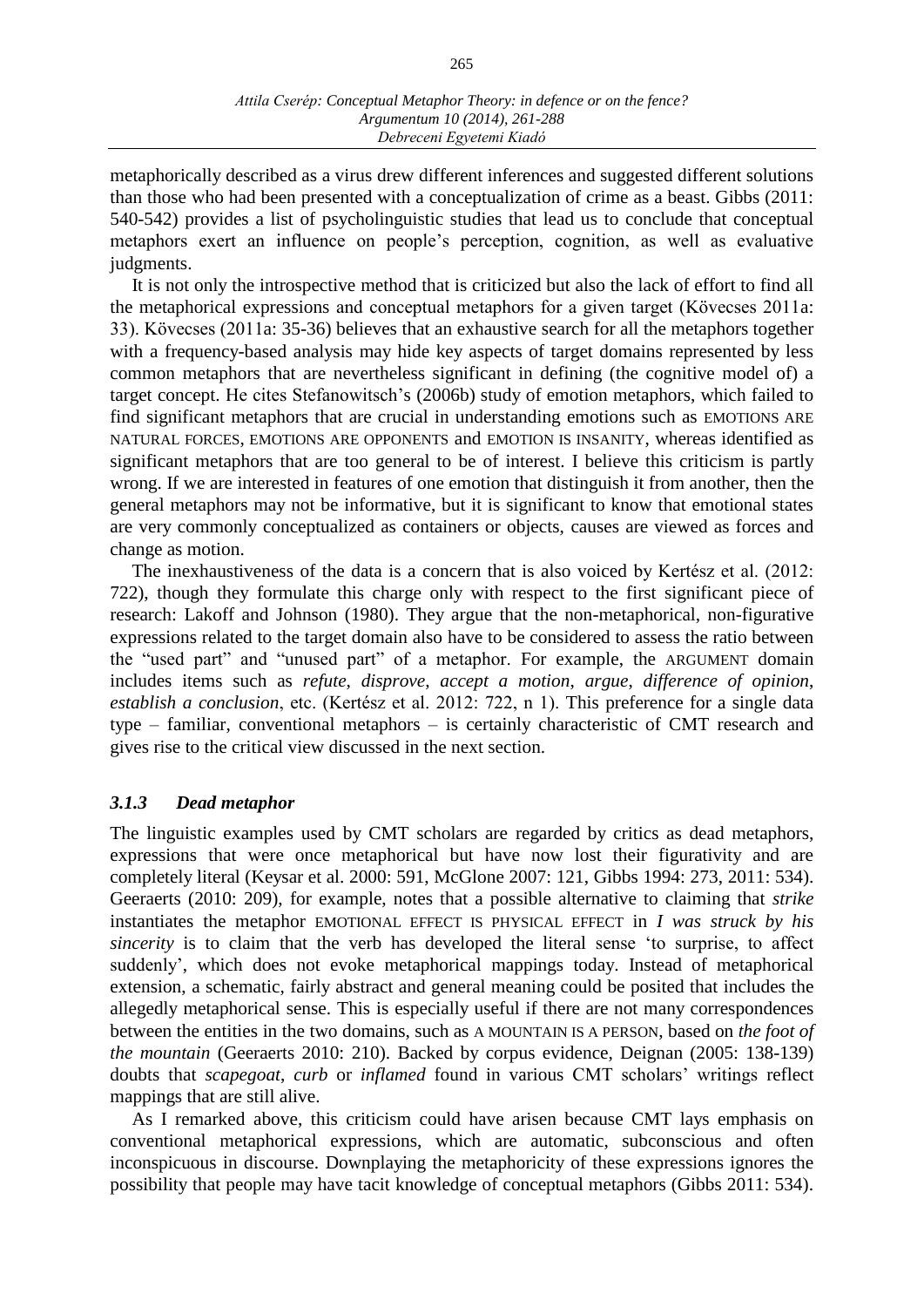### *Attila Cserép: Conceptual Metaphor Theory: in defence or on the fence? Argumentum 10 (2014), 261-288 Debreceni Egyetemi Kiadó*

A large body of psycholinguistic evidence supports the psychological reality of these "dead" metaphors. Lakoff and Johnson (1999: 81-86) list nine types of evidence in favour of CMT: (a) inference generalizations; (b) polysemy generalizations; (c) novel-case generalizations; (d) psychological experiments; (e) historical semantic change; (f) spontaneous gesture studies; (g) language acquisition studies; (h) sign language metaphor studies and (i) discourse coherence studies. Evidence (a) refers to speakers' ability to reason about a target domain (e.g. LOVE) using inference patterns for the source domain (e.g. JOURNEY). Under (b) and (c) are subsumed cases showing that source domain words may develop systematically related (established or novel) target domain senses. The same systematic correlation can also be observed in the semantic change of words (see e above), when, for example, root words originally meaning 'see' come to mean 'know' in accordance with the metaphor KNOWING IS SEEING. It is beyond the scope of this paper to illustrate each type of evidence, but psycholinguistic findings (see d above) are discussed in more detail by Gibbs (2011: 541- 549). To (f) could be added all the examples of non-linguistic manifestations mentioned in 3.1.2. Murphy (1996: 194-195) doubts that psycholinguistic findings about idioms, polysemy generalizations and historical semantic change are direct evidence for the metaphoricity of concepts. Idiom research simply shows how linguistic expressions are stored and other research findings can be explained with the structural parallelism between disparate domains. The structural similarity view resembles CMT but it does not presuppose the causal role of metaphor in structuring concepts.

# *3.1.4 Argumentation and heritage*

A methodological error which is related not to data treatment but to overall methodology and which CMT scholars are said to make is circular argumentation (Murphy 1996: 183, Keysar et al. 2000: 577, McGlone 2007: 115). We know that our conceptual system is metaphorical because of the many systematic metaphorical linguistic expressions, and our language is metaphorical because our conceptual system is metaphorical. Kertész et al. (2012: 720) point out that this same accusation is often levelled at other rival metaphor researchers. More importantly, they defend CMT's argumentation, claiming that when the starting point is the linguistic examples and we conclude the metaphoricity of the conceptual system, we are at the methodological level, but the other directionality takes us to a different, ontological level (Kertész et al. 2012: 721).

Another critical remark often heard is that proponents of CMT highlight the novelty of their approach, but often tend to ignore past contributions expressing similar ideas. Jäkel (1999) as well as Nerlich and Clarke (2007) provide examples of several theorists who entertained ideas very similar to the central assumptions of Cognitive Linguistics. Closely related to this point is Murphy's (1996: 179) and Dobrovol'skij and Piirainen's (2005: 123) opinion that Lakoff and Johnson paint a distorted and extreme picture of the proponents of the traditional, objectivist school. Similarly, Kreuz and Graesser (1991: 91-92) criticize Nayak and Gibbs (1990) for presenting the traditional theory of idioms in a bad light. Gibbs and Nayak (1991: 93-94) reply that the literature they are familiar with assumes that idioms have meanings that can often be captured by single words and rich semantics cannot be found in traditional theories. They agree with the point that *flip your lid* conveys abruptness but claim that this is not the result of the semantic component 'abruptness' of the verb being mapped onto the figurative meaning, but the result of metaphorical mappings. I would add that the problem is not why the verb has this semantic feature, but how we can insure in a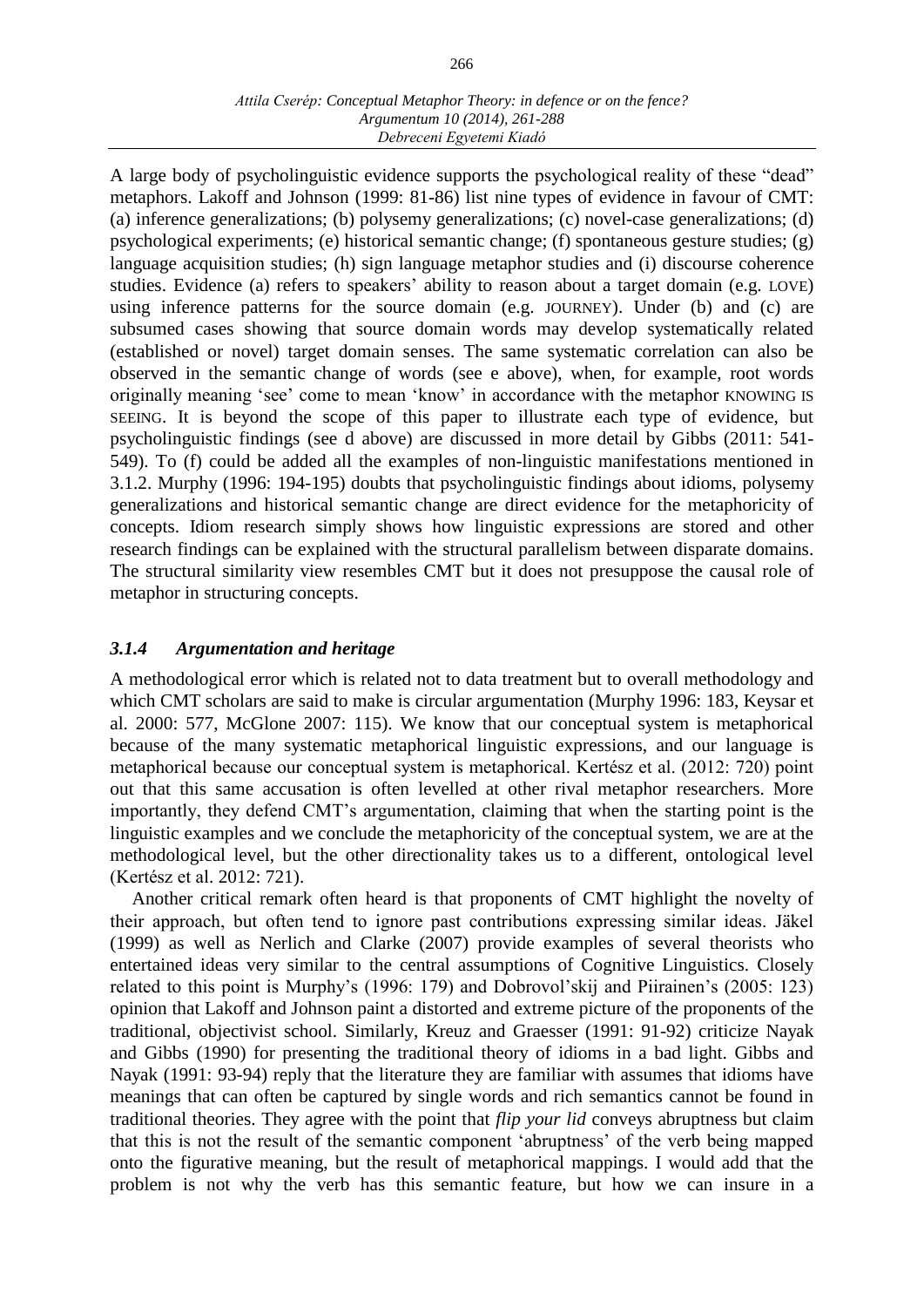compositional view of semantics that this feature rather than other features be mapped onto the idiomatic meaning.

# *3.2 Criticism of CMT's claims*

The close relationship between data type and theory was highlighted above in 3. It is important to bear in mind that the critical remarks concerning CMT's claims may be attributed to differences in data and interest between various scholars. The "rival" theories can be considered complementary and no single theory may account for the broad range of metaphor phenomena. Grady (1999: 97-98), Gibbs (1999a: 39-40) and Bortfeld and McGlone (2001: 77-79) among others urge scholars to consider alternative assumptions because metaphor type and understanding are not homogeneous.

# *3.2.1 CMT as a comprehensive theory of figurative language*

In his critical article, McGlone (2007: 112) attempts to evaluate CMT as a "comprehensive theory of figurative language", yet Gibbs (2011: 530) warns us that CMT is not a general theory that applies to figurative language as such. He advises theorists to exercise caution and not attempt to fit all examples to the theory (Gibbs 1999a: 36). The same view is shared by Bortfeld and McGlone (2001: 77), who regard domain mapping and attributional theoretical models as complementary, rather than rival theories. Three types of metaphor may be difficult to account for in CMT: (a) creative, poetic metaphor, (b) image metaphor and (c) nominal metaphor (see 3.1.1 above). These categories are not mutually exclusive, as they classify metaphors from different aspects. The label "creative, poetic metaphor" refers to the type of discourse where such metaphors are often found, image metaphors are defined with respect to the mapping mechanism – they are one-shot mappings of an image onto another as in *My wife…whose waist is an hourglass* (Lakoff 1993: 229) – and nominal metaphors are identified simply through their syntactic form (A is B).

CMT researchers cannot be blamed for trying to explain these metaphors using the CMT apparatus, since the new conceptual view of metaphor seemed to be a promising approach when it emerged. However, the metaphor types listed above are presented as based on the same conceptual mechanisms as ordinary conceptual metaphor. This stance of CMT researchers is not sufficiently discriminatory and thus conveys the impression that the theory applies to all types of metaphor. Image metaphors are considered to be conceptual, since a correct interpretation presupposes the knowledge of which part is mapped onto which part (Lakoff 1993: 229-230, Kövecses 2010: 57). Furthermore, Lakoff (1993: 231) sees the same general principle, the preservation of image-schematic structure (parts onto parts, wholes onto wholes), operating in both image metaphors and conceptual metaphors. Metaphors in literature are likewise treated as basically conceptual metaphors that are creatively exploited (Kövecses 2010: 59, Gibbs 2011: 532).

# *3.2.2 Embodiment: the grounding of metaphor*

CMT scholars devote less attention to the metaphor types (a)–(c) in 3.2.1, partly because many conceptual metaphors are held to be experientially grounded in our interactions with our environment, unlike image metaphors or nominal metaphors such as *Achilles is a lion*, which are based on resemblance (Grady 1999). The linking of a source and target domain usually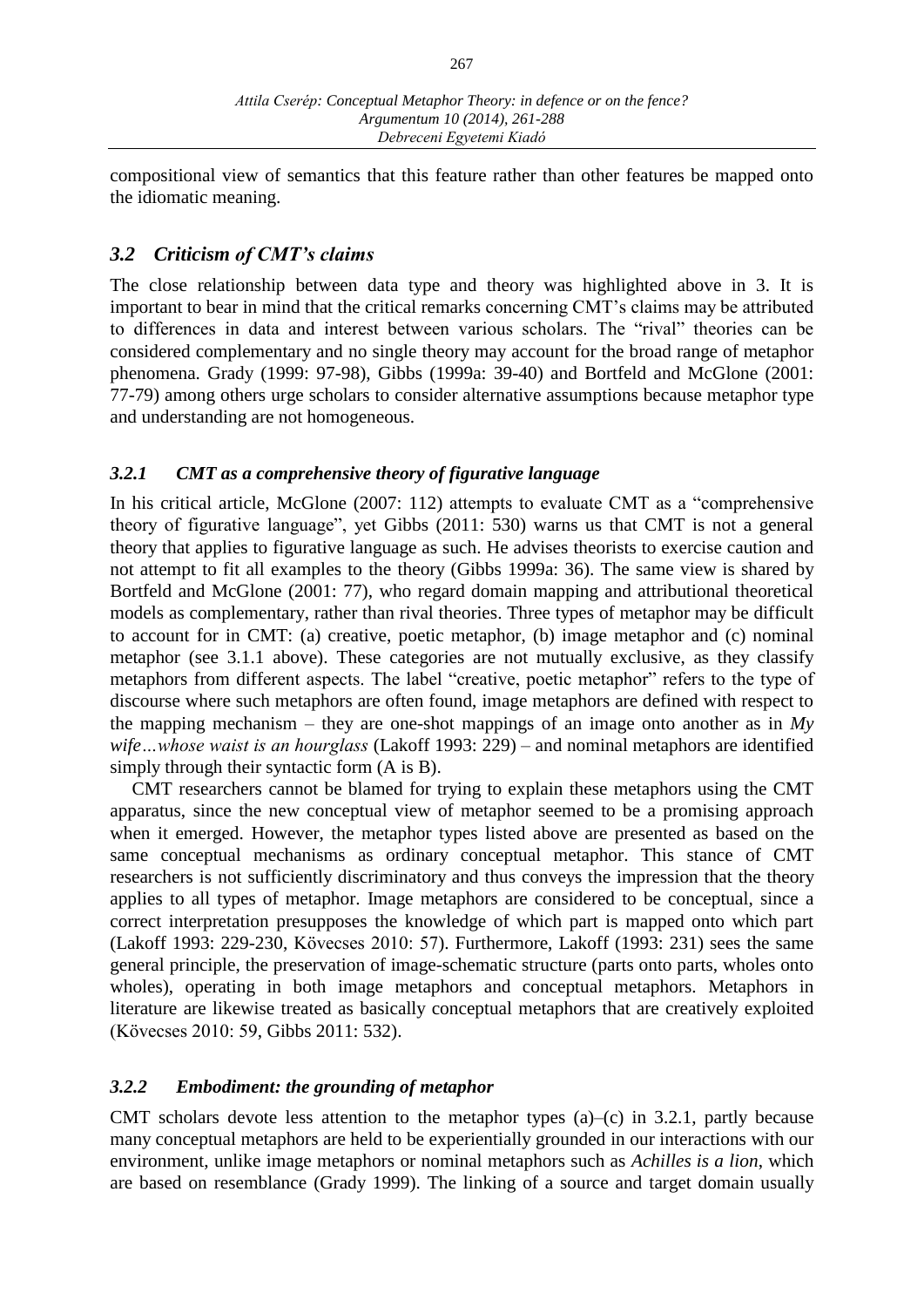#### *Attila Cserép: Conceptual Metaphor Theory: in defence or on the fence? Argumentum 10 (2014), 261-288 Debreceni Egyetemi Kiadó*

originates in childhood experiences involving our sensorimotor skills. MORE is linked to UP as a result of the recurring human experience of seeing the level of a pile of objects or substance rise when more quantity is added (Lakoff & Johnson 1980: 16). This embodied view of understanding the world around us leads to an embodied view of figurative language and the universality of metaphor, since correlations in basic bodily experience are presumably the same across different cultures and languages (but see Casasanto's (2009) findings discussed below). The embodied view also means that many metaphors have a metonymic origin, being grounded in direct correlations of experience that are contiguous (Grady 1999, Radden 2002). As Grady (1999: 84) explains, a recurring "primary scene" involves a tight correlation between two dimensions of experience, whereby one is more directly related to sensory input than the other. Thus, NORMAL IS STRAIGHT can be traced back to judging an object flawed due to irregularities in its shape, SIGNIFICANT IS LARGE is based on the experience of paying attention to a large object, DIFFICULT IS HEAVY is grounded in the correlation between lifting a heavy object and experiencing strain (Grady 1999: 80, 84).

Critics responded to the strong emphasis on the embodiment principle by citing evidence that metaphors are not all based on universal aspects of human experience and consequently exhibit variation cross-culturally. This led to the modification of this view by CMT researchers, who now acknowledge the influence of cultural and social factors in the emergence of metaphors (Kövecses 2010: 215-227). Bodily correlation alone cannot explain why, for example, Japanese has the metaphor ANGER IS (IN THE) HARA (Kövecses 2010: 216).

It is important to remind the reader at this point that the role of culture is also mentioned in *Metaphors We Live By*. In the chapter on orientational metaphors, Lakoff and Johnson (1980: 14) argue as follows:

[Metaphorical orientations] have a basis in our physical and cultural experience. Though the polar oppositions up-down, in-out, etc., are physical in nature, the orientational metaphors based on them can vary from culture to culture. For example, in some cultures the future is in front of us, whereas in others it is in back.

The physical and cultural also combine to provide motivation for RATIONAL IS UP and EMOTIONAL IS DOWN (*high-level intellectual discussion*; *rise above his emotions*). People view themselves as being in control over animals, plants and their environment, and CONTROL IS UP provides a basis for MAN IS UP and therefore RATIONAL IS UP (Lakoff & Johnson 1980: 17). Thus, it seems that physical and cultural are inseparably linked for Lakoff and Johnson (1980). This is perhaps best seen in the following quote (Lakoff & Johnson 1980: 57):

Thus UP is not understood purely in its own terms but emerges from the collection of constantly performed motor functions having to do with our erect position relative to the gravitational field we live in. Imagine a spherical being living outside any gravitational field, with no knowledge or imagination of any other kind of experience. What could UP possibly mean to such a being? The answer to this question would depend, not only on the physiology of this spherical being, but also on its culture. In other words, what we call "direct physical experience" is never merely a matter of having a body of a certain sort; rather, every experience takes place within a vast background of cultural presuppositions. It can be misleading, therefore, to speak of direct physical experience as though there were some core of immediate experience which we then "interpret" in terms of our conceptual system. Cultural assumptions, values, and attitudes are not a conceptual overlay which we may or may not place upon experience as we choose. It would be more correct to say that all experience is cultural through and through, that we experience our "world" in such a way that our culture is already present in the very experience itself. However, even if we grant that every experience involves cultural presuppositions, we can still make the important distinction between experiences that are "more" physical, such as standing up, and those that are "more" cultural,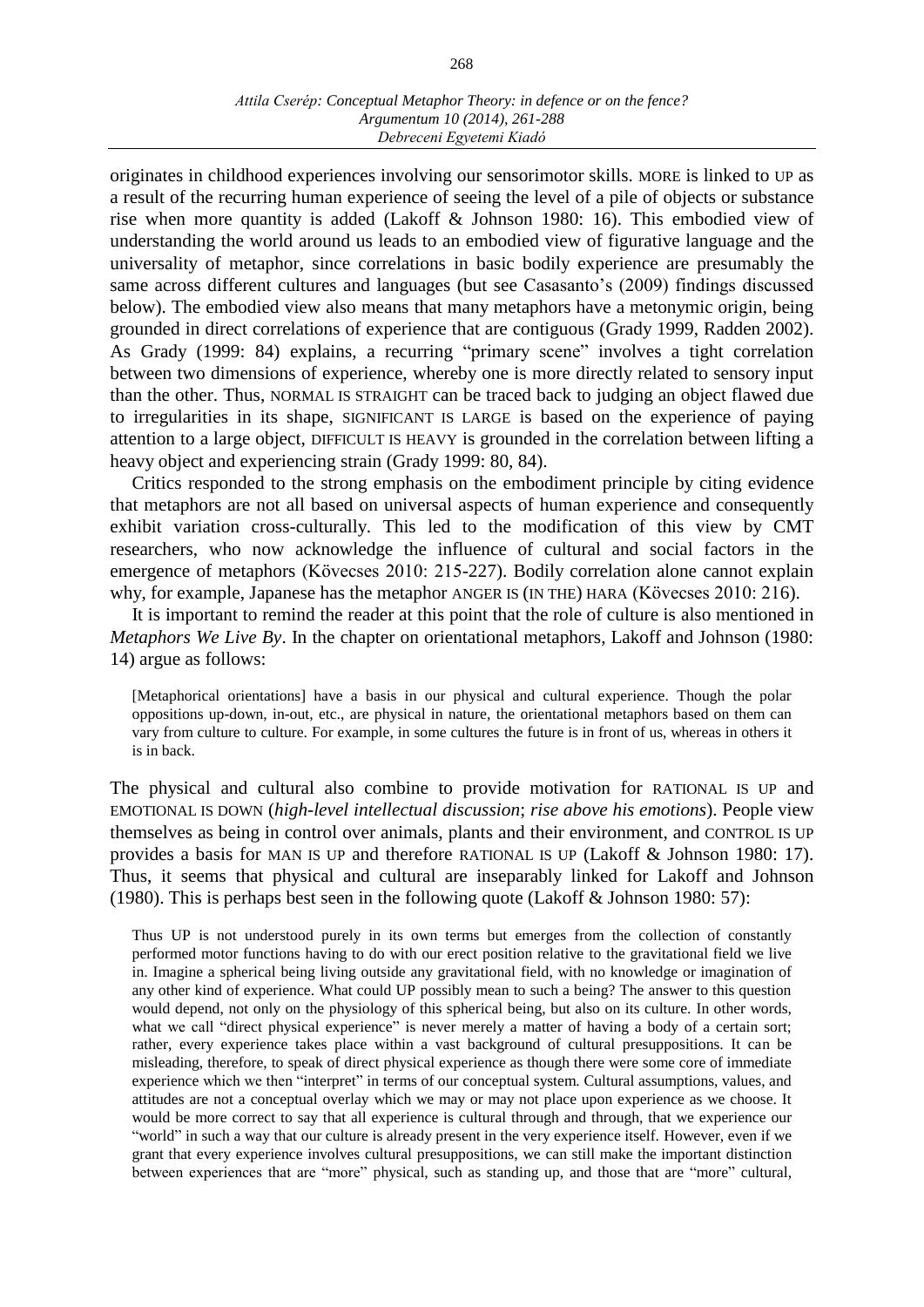such as participating in a wedding ceremony. When we speak of "physical" versus "cultural" experience in what follows, it is in this sense that we use the terms.

In addition, Lakoff and Johnson (1980: 65) also discuss metaphors that are culturally grounded, such as LABOUR IS A RESOURCE or TIME IS A RESOURCE. In their study of literary metaphors, Lakoff and Turner (1989: 66) list not only direct experience but also cultural knowledge as ways of acquiring cognitive models. However, subsequent CMT research stressed the importance of bodily experience and focused on neural and philosophical issues, and culture had to be "rediscovered".

Despite Lakoff and Johnson's (1980: 153-155) rejection of the comparison view of metaphor, it is possible for a metaphor to be based on pre-existing similarities, but they are not inherent, objective similarities. Lakoff and Johnson (1980: 155) in *Metaphors We Live By* analyzes LIFE IS A GAMBLING GAME as based on experiential similarities. <sup>2</sup> Kövecses (2010: 82) sees the motivation behind this metaphor in the similarities people notice between life's actions and consequences on the one hand and gambling and winning or losing on the other. While this reveals that *Metaphors We Live By* does acknowledge the existence of similarities between source and target domains, the predominant type of grounding is not this one. In addition, Lakoff and Johnson (1980) downplay the role of similarity, since they strive to distance themselves from traditional definitions of metaphor.

Criticism of the embodiment hypothesis can take one of two slightly different forms. On the one hand, the conceptual metaphors proposed previously, and abstract thinking in general, are claimed to be better motivated by cultural factors, on the other hand additional candidate metaphors are posited that could not have arisen as a result of physical experience.

Both Gibbs (1994: 198-206) and Kövecses (1999) contest Quinn's idea that cultural models serve as the basis of metaphors. Kövecses (1999) thinks that conceptual metaphors have priority over and give rise to cultural models. Gibbs (1994: 198) is more cautious when he claims that "[s]ome of our conceptual understandings of love, anger and other abstract concepts may be nonmetaphorical, but a great many of these abstract concepts appear to be constituted by metaphor" (Gibbs 1994: 206). Gibbs (1999b) and Emanation (1999) emphasize the interdependence of embodiment and cultural models. Writing about emotions, Goatly (2007: 255) shares their view, claiming that both human physiology and culture motivate metaphors. He also suggests that a number of metaphorical mappings have no experiential origin. For example, *on the breadline* originally referred to the practice of poor people waiting in a line for bread (originally *in the breadline*), but it has been reinterpreted in our bureaucratic culture as referring to lines of graphs/charts, which is still metonymic (Goatly 2007: 260). Confirmation comes from the *Collins Cobuild Dictionary of Idioms*, which gives as alternatives *above the breadline* and *below the breadline* (Moon 1995: 48). While the expression is still motivated, this grounding is not based on basic embodied experience.

Among the metaphors without (seemingly) convincing experiential correlation, Goatly (2007: 275) lists GOOD IS HIGH, ARGUMENT/IDEA IS BUILDING or MONEY IS LIQUID/BLOOD but does not give any reasons. Various explanations may be offered as to why these mappings are exceptions. First, the metaphor may have been identified at a general level where its motivation is not obvious. This may be the case with GOOD IS HIGH. In the CMT literature,

<sup>2</sup> It might turn out that ultimately this metaphor is also composed of several well-motivated metaphors, such as ACHIEVING SUCCESS IS WINNING, ACTION WITH POSSIBLE NEGATIVE CONSEQUENCE IS RISK, etc., which create the similarities. I have found no other metaphors to illustrate grounding in perceived structural similarities only.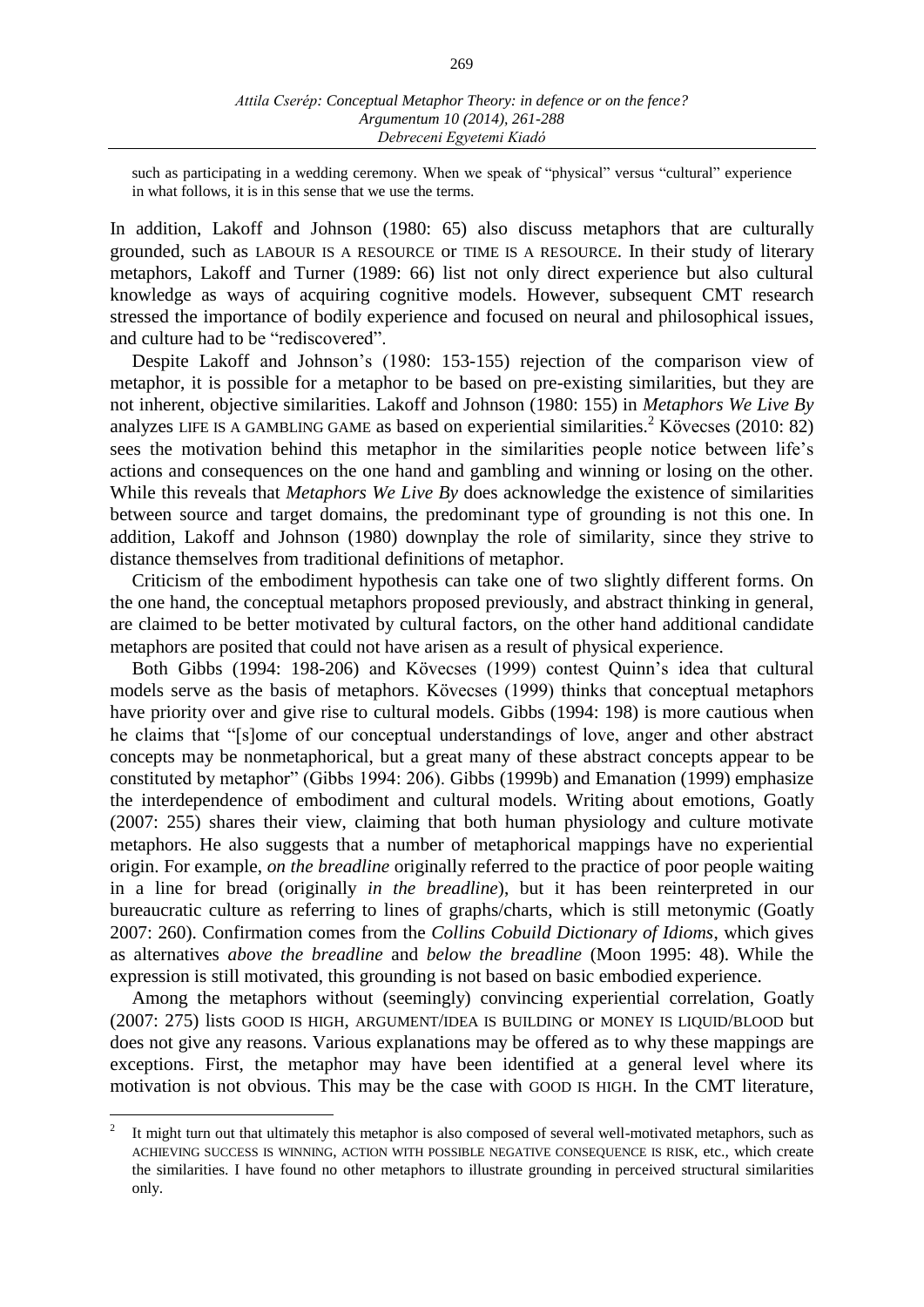HAPPY IS UP, ACTIVE IS UP, CONSCIOUS IS UP and HEALTH IS UP are perhaps the best examples of metaphors based on bodily experience, and GOOD IS HIGH might be a superordinate metaphor subsuming these and perhaps POWER/CONTROL IS UP. The metaphor ARGUMENT/IDEA IS BUILDING can be salvaged if we accept Grady's (1997) notions of primary and complex metaphor.<sup>3</sup> Accordingly, this is a complex metaphor composed out of the experientially motivated primary metaphors ORGANIZATION IS PHYSICAL STRUCTURE and PERSISTING IS REMAINING ERECT. 4 Finally, MONEY IS LIQUID/BLOOD (*cashflow*, *bleed (dry)*, etc. see Goatly 2007: 17) may not have embodied motivation. Phraseologists approaching idioms from a CMT aspect will not be surprised to find experientially odd mappings (*throw the baby out with the bathwater*, *shoot the breeze*, *a storm in a teacup*). Some examples suggest culturally mediated physical experience that is not universal, such as ELECTION IS A HORSE RACE instantiated by *in/out of the running*, *neck and neck*, *also-ran* (Deignan 2005: 22, 28). Goatly (2007: 232, 274) also mentions EMOTION IS COLOUR, which may be experientially motivated but some linguistic expressions instantiating it have no plausible embodied motivation (*blue*, *purple*, *green*) and can only be attributed to the idiosyncrasies of culture and lexicalization processes.

In addition to Goatly (2007), other critics have also doubted the experiential motivation of some conceptual metaphors. Vervaeke and Kennedy (2004: 222) use SOCIAL INTERACTION IS MAGIC (*I'm under her spell*; *she enchanted me*; *I found her utterly charming*) to argue that the source domain cannot be directly experienced, "given that magic does not exist", and remark that "we stress here the idea of actually experiencing the real thing. Let us leave children […] Disney or Graceland aside". First, magic may be real for children. Second, the metaphor should be re-labelled as LOVE IS MAGIC, since it better fits the linguistic data. Third, Kövecses (2010: 117) suggests that HAPPINESS as a target domain is conceptualized as being tickled, intoxicated or warm, because these capture the "feeling tone" of the experience of happiness and these feeling tones of the source domain are sometimes indistinguishable from the target domain. An analogous explanation can be used for LOVE IS MAGIC, though I am aware that if two feelings are "sometimes indistinguishable", they do not automatically form a correlation.

Another much criticized mapping is ARGUMENT IS WAR. Ritchie (2003: 132) draws attention to the infrequency of children or adults actually experiencing real war. Note how Lakoff and Johnson (1980: 61-62) explain the motivation:

[L]et us examine how the RATIONAL ARGUMENT IS WAR might be grounded. This metaphor allows us to conceptualize what a rational argument is in terms of something that we understand more readily, namely, *physical conflict*. *Fighting* is found everywhere in the animal kingdom and nowhere so much as among human animals [...] Being "rational animals," we have institutionalized our *fighting* in a number of ways, one of them being war [...] We have arguments all the time in order to try to get what we want, and sometimes these "degenerate" into physical violence. Such verbal battles are comprehended in much the same terms as *physical battles*. Take a domestic quarrel, for instance. Husband and wife are both trying to get what each of them wants... [emphases mine]

The words in italics suggest that the source domain should be called FIGHT(ING), rather than WAR. There are strong correlations between the experience of arguing/quarrelling and fighting, especially among children. Cserép (2001: 180, 185) establishes three metaphors (among others) in his study of a related target domain: criticizing. These are CRITICIZING IS A FIGHT,

Grady's (1997) version of this metaphor is THEORIES ARE BUILDINGS.

<sup>4</sup> It is unfortunate that McGlone (2007: 113-114) has chosen THEORIES ARE BUILDINGS to criticize CMT's characterization of the source and target domains.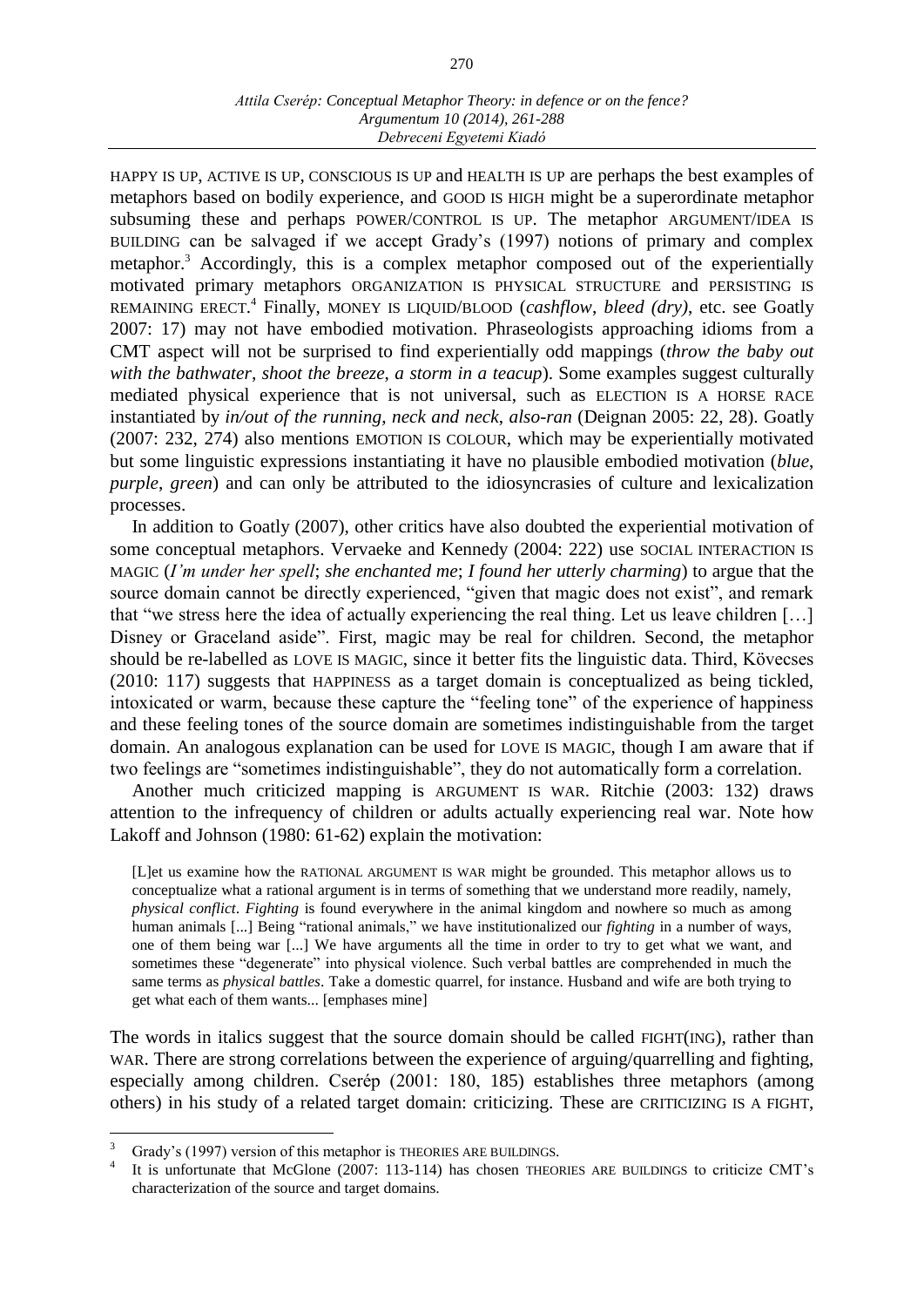CRITICIZING IS WAR and CRITICIZING IS PUNISHMENT. Furthermore, based on corpus data, Semino (2006: 44) suggests that ARGUMENT IS WAR should be reformulated as ANTAGONISTIC COMMUNICATION IS PHYSICAL CONFLICT. <sup>5</sup> Ritchie (2003: 132) also points to children's heated disputes involving verbal and physical conflict, "competitive contests and games" as more plausible origins of the metaphor. All this points in the direction of embodied experiential correlation.

As we have seen, what appear to be counterexamples to the experiential hypothesis often turn out to be indirectly grounded in physical experience. Other cases are not so easy to explain. The bodily grounding of emotion metaphors have come under intense criticism. Fernando (1996: 122-124) as well as Dobrovol'skij and Piirainen (2005: 124-128) suggest that the medieval theory of humours and folk or cultural models offer a better explanation. Dobrovol'skij and Piirainen (2005: 124-128) give examples of words and idioms from several languages that evoke the humoural theory, a cultural model that is no longer salient but has left some traces in the language, such as English *choleric*, *be green with envy* or German *jmdm. Läuft die Galle über* [literally someone's gall/bile flows over] 'someone gets very angry'.

The embodiment principle has been developed in two directions. Casasanto (2009) has introduced the body specificity hypothesis to account for the metaphor GOOD IS LEFT. This metaphor reflects people's tendency to map horizontal space onto positive valence (the abstract concept GOOD) on the basis of the dominant side of their bodies. Since left-handers generally use their left hand to interact with their environment more fluently, this perceptuomotor experience gives rise to the association of good things with left. The opposite is true for right-handers. In his experiments, participants consistently produced this correlation independently of whether they were asked to make value judgments by drawing (using their hands) or orally. Since conceptual metaphors link abstract target concepts with embodied source concepts, they are presumably grounded in embodied experience, not in linguistic experience. The same influence of the body is also observed in children and in people who have temporarily lost motor fluency of the dominant side due to injury (Casasanto & Chrysikou 2011, Casasanto & Henetz 2012). Note that this raises several intriguing questions. Do people with impaired vision, for example, have a different KNOWING/UNDERSTANDING IS SEEING metaphor? Or do they have the same metaphor but its salience or role is different? Does bodily experience vary from geographical region to region, person to person and we have a continuum in terms of universality and variation?

A related notion is embodied simulation. An issue that is addressed in embodiment studies is to what extent embodied experience influences metaphor. Is it only the origin of the metaphor that involves embodiment but conceptual metaphors are passively retrieved during comprehension? Johansson Falck and Gibbs (2012: 253) argue that people create embodied simulations of metaphorical language that involve "what must it be like" processes and these are active in metaphor processing. They have found that both *path* and *road* can be used in metaphors with JOURNEY as the source domain and COURSE OF ACTION/WAY OF LIVING, PURPOSEFUL ACTIVITY/LIFE, POLITICAL DEVELOPMENT/PROCESS, FINANCIAL DEVELOPMENT/PROCESS as the target domain (Johansson Falck & Gibbs 2012: 262). However, only people's mental simulation of the typical actions in journeys along roads and paths can explain why *road* is much more frequent when talking about PURPOSEFUL ACTIVITY/LIFE but *path* is preferred for COURSE OF ACTION/WAY OF LIVING (Johansson Falck & Gibbs 2012: 267-

An alternative name could be QUARRELLING IS FIGHTING.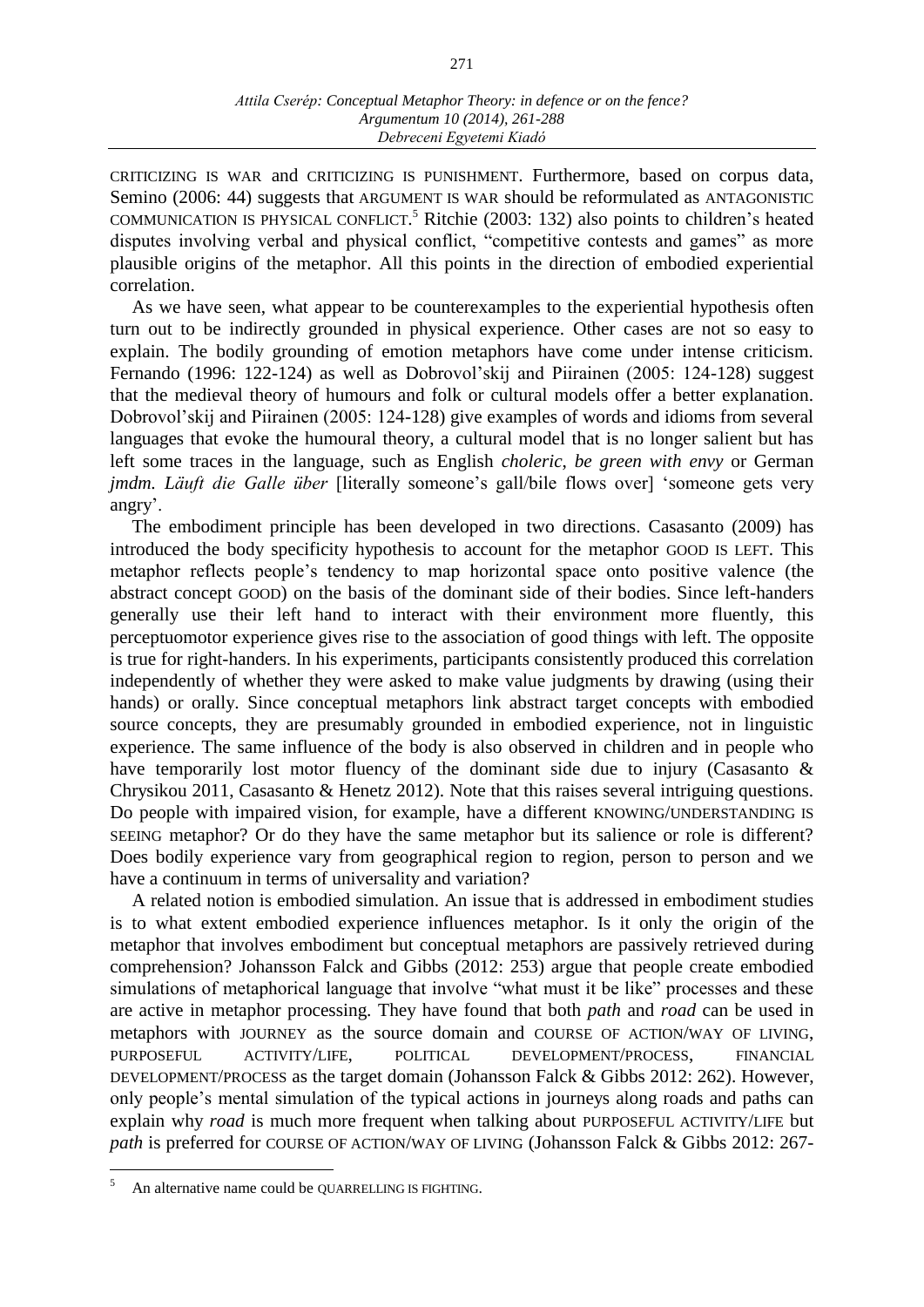#### *Attila Cserép: Conceptual Metaphor Theory: in defence or on the fence? Argumentum 10 (2014), 261-288 Debreceni Egyetemi Kiadó*

268). They dismiss the hypothesis that this difference is due to differences in the conventional meanings of *road* and *path*, but their reasons are not convincing. First, meaning is encyclopaedic and the sense of a lexical item includes speakers' rich conceptualization. Part of the meaning of *road* is that it is usually wider and straighter than a path, a lot of people travel on it in vehicles, etc. Johansson Falck and Gibbs (2012: 258-260) cite dictionary definitions to argue against the idea that the meanings of these words can account for differences in their use, but dictionary definitions are usually succinct formulations guided by various principles, such as economy of space, and cannot be expected to reflect the rich understanding speakers have in their minds. Of the five dictionaries the authors consulted, only one carries the word "Encyclopaedic" in its title (*Webster's New Encyclopaedic Dictionary*), two are college dictionaries (*The American College Dictionary*, *Merriam-Webster free online dictionary*), one is a thesaurus (*NTC's Thesaurus of Everyday American English*) and one is an unabridged dictionary (*The American Heritage Dictionary of the English Language*).<sup>6</sup> Word meanings can also be analyzed using the kind of elicited intuitions that Johansson Falck and Gibbs (2012: 256) in fact employ but they interpret the result as evidence for embodied simulation. Second, the explanatory power of conceptual metaphor is not limited to the identification of correspondences, as Kövecses (2011a: 30) explains. Differences between *add fuel to the fire* and *flare up* are due to different underlying mappings within the same conceptual metaphor (INTENSITY IS HEAT) (Kövecses 2011a: 32). While *road* and *path* presumably do not differ in the correspondence they refer to, both identifying the mapping of road/path to the sequence of stages that metonymically stands for the target domain, they focus on different types of surface and thus different types of action/life/process.

The scepticism expressed in the previous paragraph notwithstanding, a number of studies indicate that metaphor processing could involve embodied simulations. Understanding metaphorical words and phrases requires that listeners engage in simulations of the described action (Gibbs 2006: 441). Santana and de Vega (2011) have reported interaction between body motion along the vertical axis and comprehension of sentences containing UP/DOWN orientational metaphors. Gibbs (2006) summarizes various psycholinguistic studies that suggest a fundamental connection between sensorimotor experience and metaphor understanding, even when the language presented is literally impossible (*grasp a concept*). At the same time, he also advises caution in interpreting the results. Not all metaphors are alike, and not all of them necessarily involve simulations (Gibbs 2006: 455). In addition, simulation may be partial and it is not clear how rich or detailed the imagined situation is. Santana and de Vega (2011: 10) argue that

the sentences [used in their experiments] varied considerably in the sensory-motor features of the vertical motions being referred to (compare "*falling* sick" and "*burying* hopes"), whereas the requested body action was always a simple upward/downward finger motion. In spite of that, meaning-action interaction occurred. This suggests that actions are simulated at a relatively abstract level of motor processing (e.g., gross directional parameters) rather than in detail, e.g., at the level of specific motor programs.

<sup>6</sup> I am aware that dictionary titles may be misleading and the absence of the word "encyclopaedic" from the title does not necessarily mean that the dictionary is not encyclopaedic.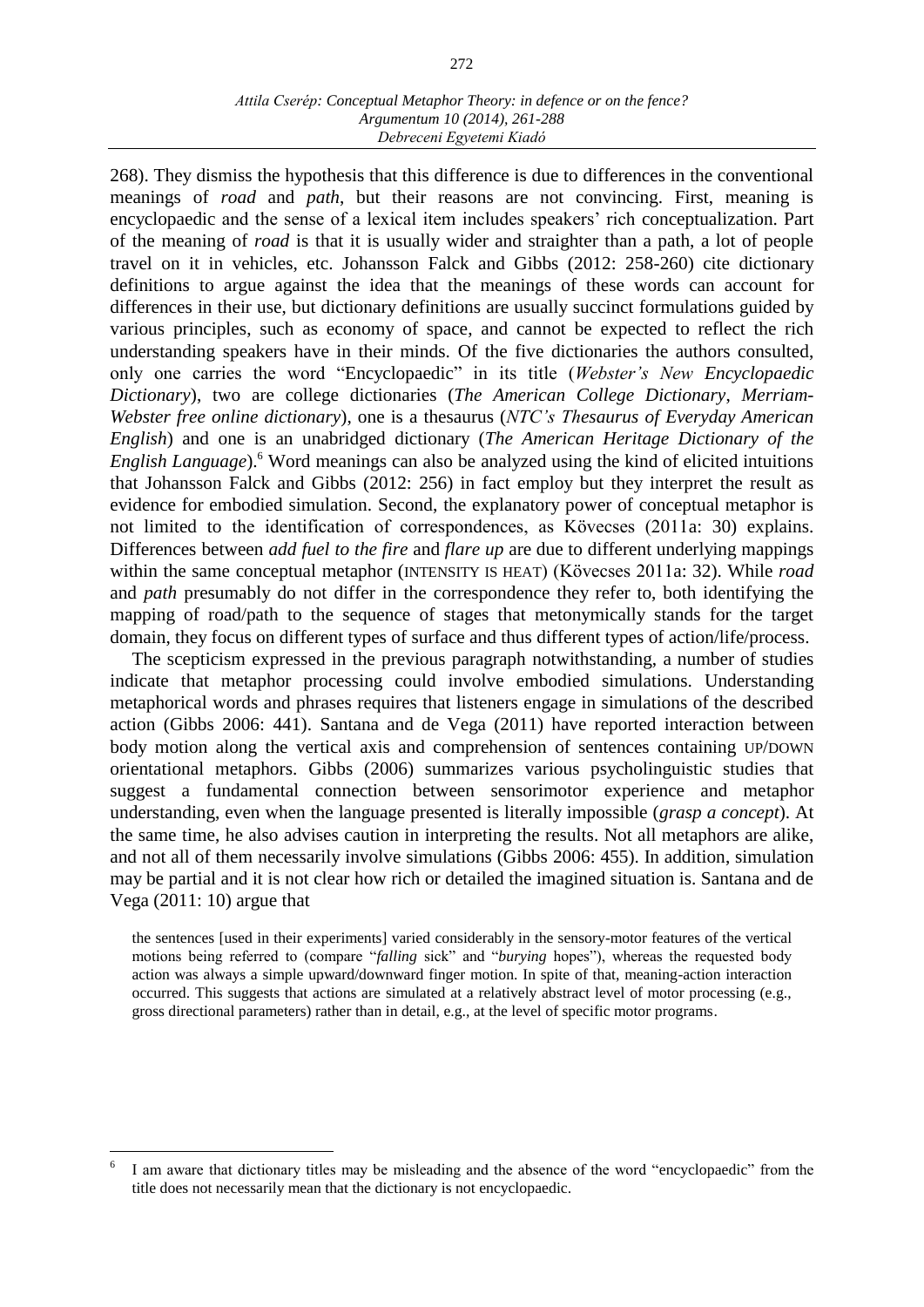### *3.2.3 Source domain and target domain*

 $\overline{a}$ 

Early studies in the CMT spirit involved metaphorical mappings between relatively concrete source domains and abstract target domains, which is not surprising, since metaphor is viewed as helping to understand abstract, not clearly delineated concepts. Kövecses (2010: 17-26) lists some common source and target domains. Source domains include the human body, animals, plants, buildings, machines, games and sports, heat and cold, light and darkness, movement, etc. Target domains can be put into categories such as psychological and mental states and events (emotion, morality), social groups and processes (economy, human relationships) personal experiences and events (time, life, death) (Kövecses 2010: 27).

Understanding the target domain in CMT is indirect, i.e. metaphorical (Lakoff & Johnson 1980: 177, Lakoff 1993: 244). Lakoff's (1987, 1993) and his co-researcher's (Lakoff & Johnson 1980, 1999) effort to discredit the objectivist view of meaning is one of the reasons why this metaphorical understanding is emphasized. If action, state, change, time, morality, causation, etc. are understood metaphorically, then there can be no objective truth (Lakoff & Johnson 1999: 118-129). Therefore, it is important to see the metaphorical nature of these abstract concepts.

Critics maintain that some direct understanding of the target domain should be possible, otherwise the source and target would be identical. Consequently, Vervaeke and Kennedy (2004: 217) believe that the target domain has to have some premetaphorical structure. A similar criticism is expressed by Murphy (1996: 180-181) and later repeated by McGlone (2007: 113-114).<sup>7</sup> The early studies that Murphy (1996) was familiar with do indeed allow this strong interpretation. Consider Lakoff and Johnson's (1980: 5) definition of metaphor, also quoted by Murphy (1996: 178): "[t]he essence of metaphor is understanding and experiencing one kind of thing in terms of another". Lakoff (1987: xiv) expresses a similar view when he writes "[t]hought is *imaginative*, in that those concepts which are not directly grounded in experience employ metaphor, metonymy, and mental imagery – all of which go beyond the literal mirroring, or *representation*, of external reality" [emphases in the original]. Or consider Lakoff's (1993: 244) formulation of one of the main tenets of CMT: "Much subject matter, from the most mundane to the most abstruse scientific theories, can only be comprehended via metaphor". But elsewhere, we find a more cautious approach. Lakoff (1993: 245) states that "[m]etaphor allows us to understand a relatively abstract or inherently unstructured subject matter in terms of a more concrete, or at least more highly structured subject matter".<sup>8</sup> Lakoff and Johnson's (1980: 5) definition above gives rise to ambiguity if taken out of context. Below is the broader context:

The essence of metaphor is understanding and experiencing one kind of thing in terms of another. It is not that arguments are a subspecies of war. Arguments and wars are different kinds of things [...] and the actions performed are different kinds of actions. But ARGUMENT is partially structured, understood, performed, and talked about in terms of WAR.

<sup>7</sup> In fact, Murphy (1996) criticizes not so much what Lakoff and Johnson (1980) say as what they *would* say, because he hypothesizes conceptual representations not detailed in the criticized work. Since the nature of conceptual representation is not clear from CMT literature, Murphy (1996) establishes two compatible versions, a strong and a weak one.

<sup>8</sup> Strictly speaking, the structured-unstructured and highly structured-little structured oppositions are not consistently applied. The former implies a binary opposition, the latter does not.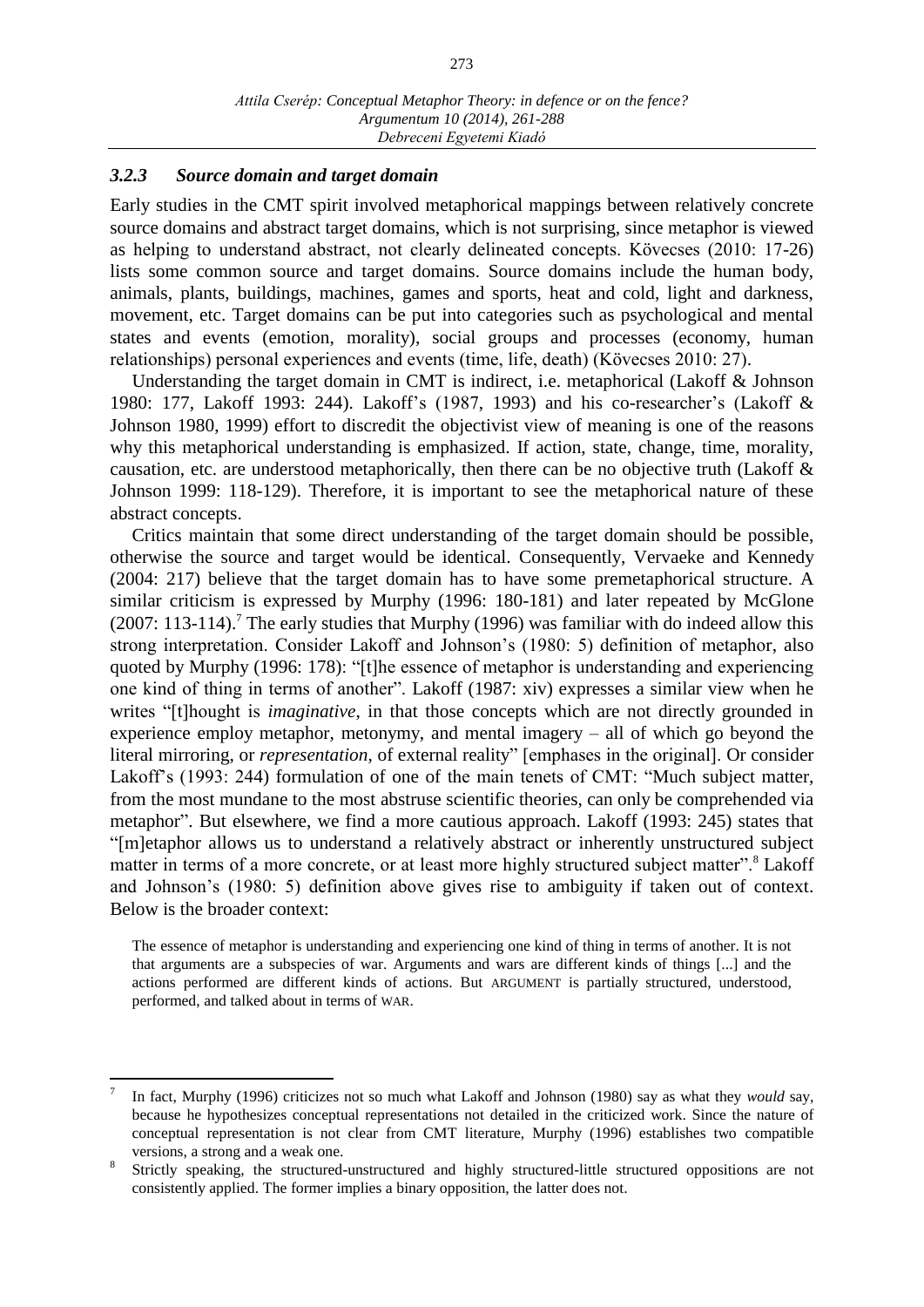In other words, experiencing the target domain directly and distinctly is possible, as is also shown elsewhere in the same book (Lakoff & Johnson 1980: 177).

Though most of [human emotions, abstract concepts, mental activity, time, work, human institution, social practices, etc. and even physical objects that have no inherent boundaries or orientations] can be *experienced* directly, none of them can be fully comprehended on their own terms. Instead, we must understand them in terms of other entities and experiences, typically other *kinds* of entities and experiences. [emphases in the original]

It is also significant that Lakoff and Johnson (1980: 177) in this quote refer to full comprehension. In other words, metaphorically understood abstract concepts do have some impoverished nonmetaphorical structure, but this is insufficient for full understanding. What is not metaphorical about causation, for example, is that cause is a determining factor for a situation (state, change, process, action) (Lakoff & Johnson 1999: 177). The Invariance hypothesis (see 3.2.4 below) also presupposes that the target has some nonmetaphorical structure. In this respect, Murphy's (1996: 180-182) strong view is probably an extreme representation of CMT's claims. Subsequent writings provide further clarification. Lakoff and Johnson (1999: 134), for example, claim that

[e]ach of these abstract ideas we will be discussing – events, causation, time, the self, the mind, and morality – turns out to be *largely* metaphorical. *Although each idea has an underspecified nonmetaphorical conceptual skeleton, each is fleshed out by conceptual metaphor*... [emphases mine]

Gibbs (2011: 535) also criticizes Murphy (1996: 114) in this spirit. Ruiz de Mendoza Ibáñez and Hernández (2011: 166) add that CMT actually claims that some aspects of the target domain can be understood in terms of some aspects of the source domain. What may have led to the criticism is the lack of clarity in the statements of early CMT literature and the emphasis on the extent of metaphoricity and absence of direct understanding, rather than on whatever literal skeleton is left of the target concept. Lakoff and Johnson (1999: 71-72) stress the interdependence of a concept such as love and the metaphors for the same concept and this fits in well with their philosophical approach.

Murphy (1996: 182) also has a weak view according to which the content and structure of the representation of abstract concepts is somehow causally influenced by the metaphor but the representation of itself is direct. McGlone (2007: 114) reiterates it, adding that no conclusive evidence has been found. Gibbs (2011: 537-543) rejects this criticism and lists a number of research findings to support his rejection.

Once the nature of source and target has been clarified, it is easy to see that the existence of multiple metaphors for the same target is not problematic. The impoverished structure of the target domain would enable several source domains to be mapped, each highlighting and hiding different aspects. Love is conceptualized in terms of a journey, physical force, illness, magic, etc. (Lakoff & Johnson 1999: 71). Several source domains may be needed, because concepts have several aspects that speakers want to understand (Kövecses 2010: 96). Since there is no identity between the source and target, even conflicting source domains can be used to highlight different properties of the target. Murphy (1996: 184-186) still disagrees. He believes that even if we hold only the weak version of CMT and assume the causal influence of metaphor, allowing several different source domains results in conflicting conceptualizations of LOVE or ARGUMENT, etc. For example, in a commercial transaction (LOVE IS A VALUABLE COMMODITY), the goal is to maximize profit, so the participants have opposing goals. This is contrary to the journey metaphor, in which lovers begin with the same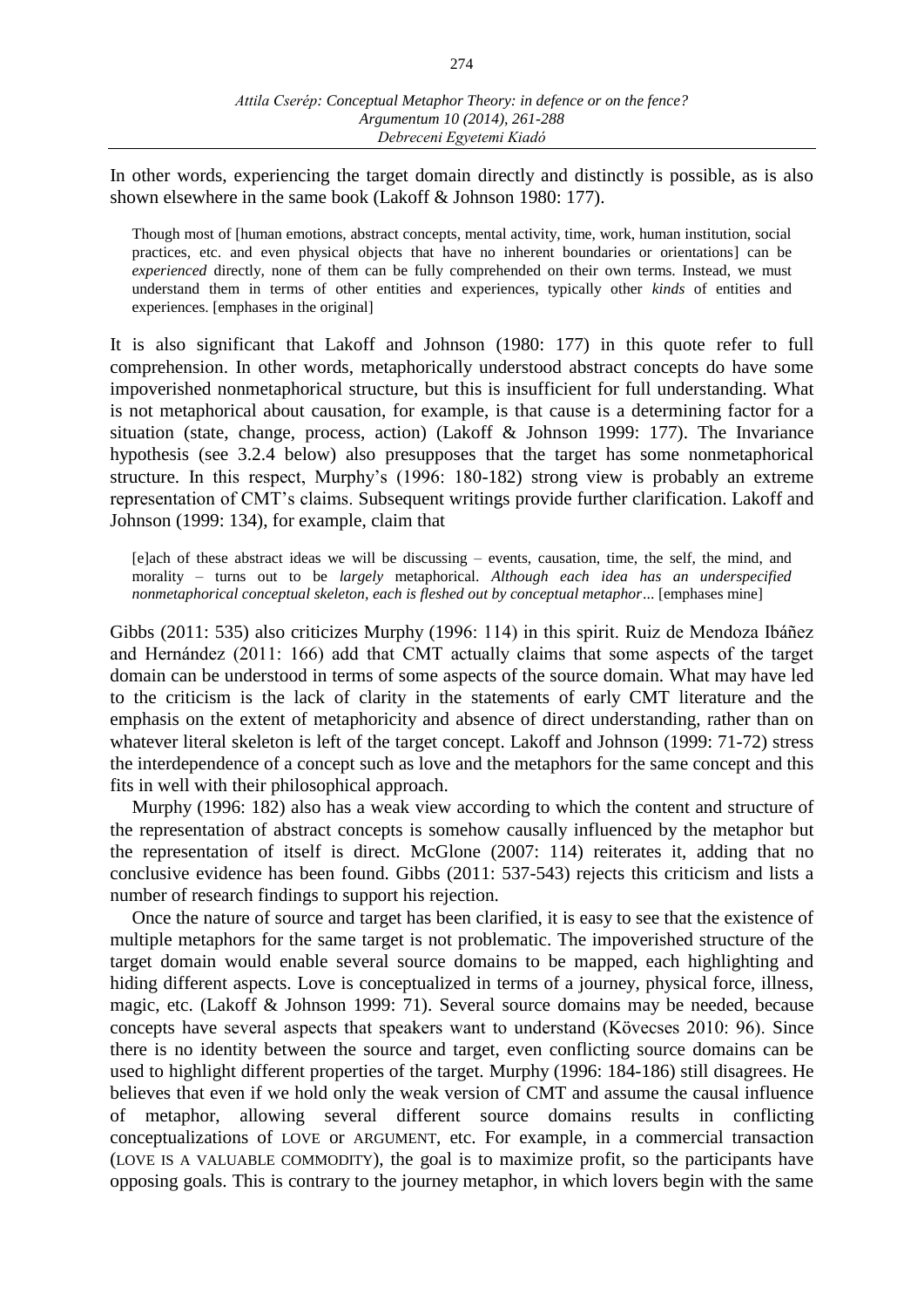goal and work in concert (Murphy 1996: 186). Murphy (1996: 187) also comments on the idea of conceptual skeleton (see the Lakoff & Johnson (1999: 134) quote above).<sup>9</sup> "[T]he skeleton needs to be both extensive (to prevent incorrect inferences) and minimal (to allow metaphoric mappings). If one does not assume that information is represented metaphorically, then this paradox does not arise". Contradictory conceptualization, however, is possible. Thibodeau and Boroditsky (2011: 10) suggest that "people don't have a single integrated representation of complex issues like crime, but rather rely on a patchwork of (sometimes disconnected or inconsistent) representations and can (without realizing it) dynamically shift between them when cued in context".

The reverse situation of several source domains being mapped onto the same target domain is when many target concepts are conceptualized in terms of the same source. Ritchie (2013: 82-83) suggests that such cases could be generalized into generic metaphors such as X IS WAR or X IS A JOURNEY. Kövecses (2010: 137-138) handles similar examples by introducing the notion of main meaning focus. Each source domain is associated with a particular meaning focus, which is fixed and conventionally agreed-on in a community (Kövecses 2010: 138). The source domain BUILDING is associated with the main meaning focus "the creation of a stable structure for a complex system", and this is mapped onto the various target domains such as THEORIES, RELATIONSHIPS, CAREERS, COMPANIES, ECONOMIC SYSTEMS, SOCIAL GROUPS and LIFE (Kövecses 2010: 136-138). Similarly, FIRE contributes 'the intensity of the situation' meaning focus to the targets it is mapped onto, such as ANGER, CURIOSITY, LOVE, i.e. emotions, ARGUMENT or PRESSURE (Kövecses 2010: 140-144).

Both Ritchie's (2013) and Kövecses's (2010) solutions imply that the target domains may also share some features. Goatly (2007: 166) claims that because different targets may share the same source domain, they may become associated or interpreted as an equation. Thus, because GOOD (MORALITY/QUALITY), HAPPY and MORE can be conceptualized in terms of HIGH, there is an association between MORE and GOOD/HAPPY (MORE=GOOD/HAPPY). These associations, called "metaphorical equations", are not conceptual metaphors but strong cognitive associations (Goatly 2007: 164, 166). Goatly (2007: 166-167) is primarily concerned with revealing how metaphor can be used to influence thinking, often leading to unwelcome results, and illustrates the role of these metaphorical equations in social practice, such as the consumption of increasing quantities of food, or the economic thinking that producing more leads to happiness.

# *3.2.4 Mappings*

 $\overline{a}$ 

Mapping of the source domain onto the target are regarded as unidirectional, going from the source to the target, and fairly fixed (Lakoff 1993: 245, Kövecses 2010: 7-10). In LOVE IS A JOURNEY the travellers correspond to the lovers, the vehicle is mapped onto the love relationship, the distance covered corresponds to the progress made, etc. (Kövecses 2010: 9). In SOCIAL ORGANIZATIONS ARE PLANTS, the growth of the plant corresponds to the development of the organization, the flowering is mapped onto the best or most successful stage, the fruits or crops are mapped onto the beneficial consequences, etc. (Kövecses 2010: 10).

Lakoff apparently entertained this idea already in the mid 80s, since Murphy (1996: 187) refers to personal communication between Lakoff and himself.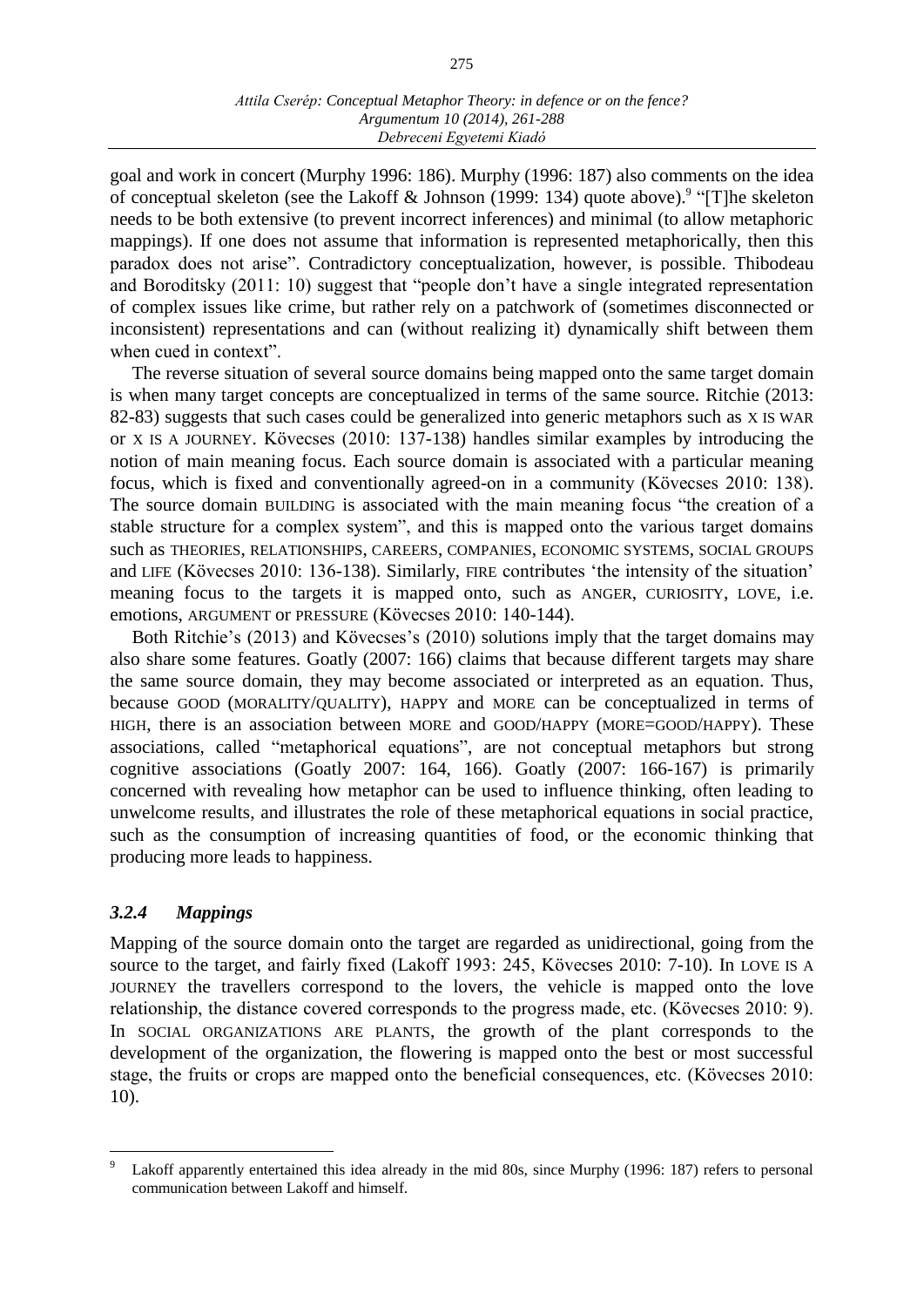CMT is attacked by critics who do not see systematicity in the mappings (Gibbs 2011: 535). In image metaphors only a single feature is mapped, but even ordinary conceptual metaphors do not exploit the full potential of the source domain. This partial mapping is additional support against the criticism that source and target are indistinguishable (see 3.2.3). Yet, it is a challenge to explain why certain mappings are absent. CMT can offer two solutions: the Invariance Hypothesis and complex metaphors (Gibbs 2011: 536). The latter are built out of more elementary primary metaphors and thus reflect mappings that those primary metaphors include. As was shown in 3.2.2, ARGUMENT/IDEA IS A BUILDING is a complex metaphor composed out of the primary metaphors ORGANIZATION IS PHYSICAL STRUCTURE and PERSISTING IS REMAINING ERECT (Grady 1997: 273). This explains why walls, ceilings, floors, windows or human occupants are not mapped (Grady 1997: 277). Gibbs (2011: 537) holds that primary metaphors cannot account for all the partial mappings, but they place limits on what can be mapped.

The other solution is the Invariance Hypothesis (Lakoff 1990, 1993). Metaphorical mappings preserve the cognitive topology (image-schematic structure) of the source domain, in a way that is consistent with the inherent, i.e. nonmetaphorical, structure of the target domain (Lakoff 1990: 54, 1993: 215). This principle was introduced to account for irregularities in the mappings. When you give someone a book in the source domain of transfers (of physical objects), the recipient possesses the object after giving, but in the target domain of actions, when you give someone a kick or a punch, no such object exists after the action is over (Lakoff 1993: 216).<sup>10</sup>

The previous section has shown that CMT is sometimes criticized for allegedly positing a very high degree of isomorphism between source and target domains that runs counter to the incongruity generally expected. Certain target domains do not seem to be very different from their source domains, if target domains have only vaguely construed inherent structures. In addition, Grady (1999: 85) draws attention to the basic, direct cognitive experience that characterizes many target domains of primary metaphors, e.g. STRONG DESIRE, MORE, ACHIEVING A PURPOSE. As mentioned above in 3.2.2, this means that many metaphors may have metonymic origins. The similarity of the two domains and the metonymic origin raise the question to what extent the relation between the two domains/concepts is metaphorical rather than metonymic or literal. Lakoff and Johnson (1980: 84-85) also note the difficulty of distinguishing metaphorical mappings from pure subcategorization: AN ARGUMENT IS A FIGHT may be treated as a metaphor or not. Could many of the proposed mappings end up not being metaphorical after all? CMT's view is summarized by Radden (2002): metonymic relations may underlie correspondences that later develop into metaphors, because the two domains are felt sufficiently incongruous and distant, which means that relationships between domains may occupy slots along a metaphor-metonymy continuum.<sup>11</sup> Yet, not all critics agree that the mappings reveal metaphorical links. In their review of Lakoff and Turner (1989), Jackendoff and Aaron (1991) raise the possibility that DEATH IS SLEEP or DEATH IS DEPARTURE are literal statements (death is a subtype of sleep/departure) based on the belief system of a given society. They also distinguish metaphor from conceptual parallelisms, whereby conceptual structure is organized in terms of a set of parameters that lead to parallel linguistic expressions denoting space and other domains, their equivalent of metaphors such as STATES ARE LOCATIONS, PURPOSES ARE DESTINATIONS, etc. Thus, *in* combined with a temporal word has its

<sup>&</sup>lt;sup>10</sup> The principle was later refined by Ruiz de Mendoza and Hernández (2011: 180-180).

<sup>&</sup>lt;sup>11</sup> Lakoff and Johnson (1980: 85) also refer to a continuum in their discussion of metaphor vs subcategorization.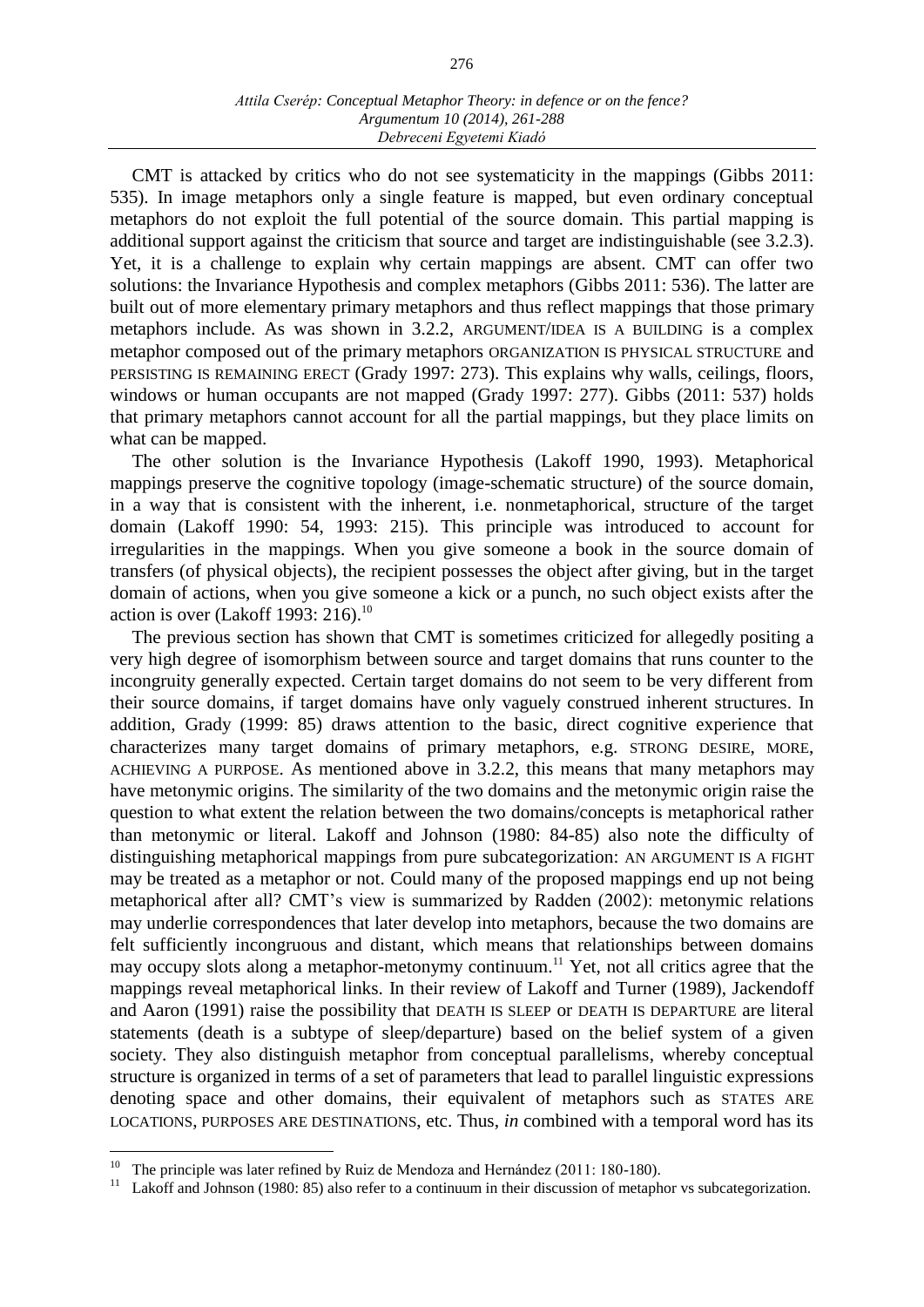spatial parallel (*in* + space word) or *in/out of existence* also has its spatial correlate (Jackendoff & Aaron 1991: 328-329). They argue that this is the only way these non-spatial meanings can be expressed, which echoes CMT's claims of the impossibility of direct literal understanding. Both McGlone (2007: 123) and Jackendoff and Aaron (1991: 326, 329) are unwilling to treat STATES ARE LOCATIONS, TIME IS MOTION , etc. as metaphors due to the lack of incongruity.

Alternatives to CMT cluster around property attributional and structure-mapping models, (Ritchie 2013: 37, 66, Kertész et al. 2012: 719-720, Bortfeld & McGlone 2001: 76, Vervaeke & Kennedy 2004: 224-225, McGlone 2007: 116-117). Attributional models view metaphor understanding as a search for properties of the vehicle that can be transferred to the target, so that in *Our love has been a rollercoaster ride* the properties 'exciting, scary, etc.' of rollercoaster rides are transferred to love, or in *Men are wolves* the properties 'fierce, etc.' are assigned to men (Bortfeld & McGlone 2001: 76, Ritchie 2013: 37). Structure-mapping analogical models focus on shared relational structure between vehicle and target, and the process begins with the alignment of the shared relation, such as *prey on* in *Men are wolves*, followed by the alignment of the other elements (wolves – men, animals (deer, sheep) – women) (Bortfeld & McGlone 2001: 76, Ritchie 2013: 29-30). CMT is closely related to the latter model (Bortfeld & McGlone 2001: 79). Bortfeld and McGlone (2001: 79-82) suggest that these models are complementary, not mutually exclusive, and readers have both mechanisms at their disposal, but certain factors may favour one or the other. Ritchie (2013: 38, 40) claims that the type of metaphor determines which processing model is applied. For invented and simple metaphors such as *Achilles is a lion* attributional models are perfect, while for more complex metaphors like *Love is war* structure-mapping analogical models are preferred (Ritchie 2013: 38). According to Bortfeld and McGlone (2001: 82) the priming effect of previous discourse may also influence readers, but both models can be accessed. While analogy is useful, many mappings (especially those based on correlations in experience) cannot be analyzed via structural analogy (Grady et al. 1999: 112).

A more recent version of the attributional model is the categorization (or class/categoryinclusion) model, which hypothesizes that metaphors (*My lawyer is a shark*) are classinclusion assertions, because on hearing them people identify the closest superordinate category of the vehicle and target (PREDATOR) and search for relevant properties of that category (vicious, aggressive, merciless, etc.) (Ritchie 2013: 43, Glucksberg 2008: 69, 71). Ritchie (2013: 44), however, claims that this theory cannot explain how we can find the supercategory in metaphors like *Sally is a block of ice*.

Gentner and Bowdle (2008: 116) attempt to unify the two models of category inclusion and structure-mapping in their career-of-metaphor hypothesis that claims horizontal alignment between the vehicle and the target (two literal meanings) for novel metaphors but vertical alignment between the target and an abstract category for conventional metaphors. Glucksberg (2008: 79-80) rejects this theory. In fact, each camp challenges the psycholinguistic findings of the other. Ritchie (2013: 61-63) pinpoints a weakness in both models: the attributes to be transferred or the abstract category can often be found only after some metaphorical mapping has taken place. "What certain *jobs* have in common with *being in jail* is not the fact of physical confinement, but an emotional response to the necessities of the job that resembles what the speaker imagines it would feel like to be in jail" [emphases in the original] (Ritchie 2013: 62). Ritchie (2013: 73-74) claims CMT is capable of solving this problem by tracing many mappings to correlations in physical experience that produce neural connections. The discussion in 3.2.2 has revealed that not all metaphors are grounded in bodily experience, but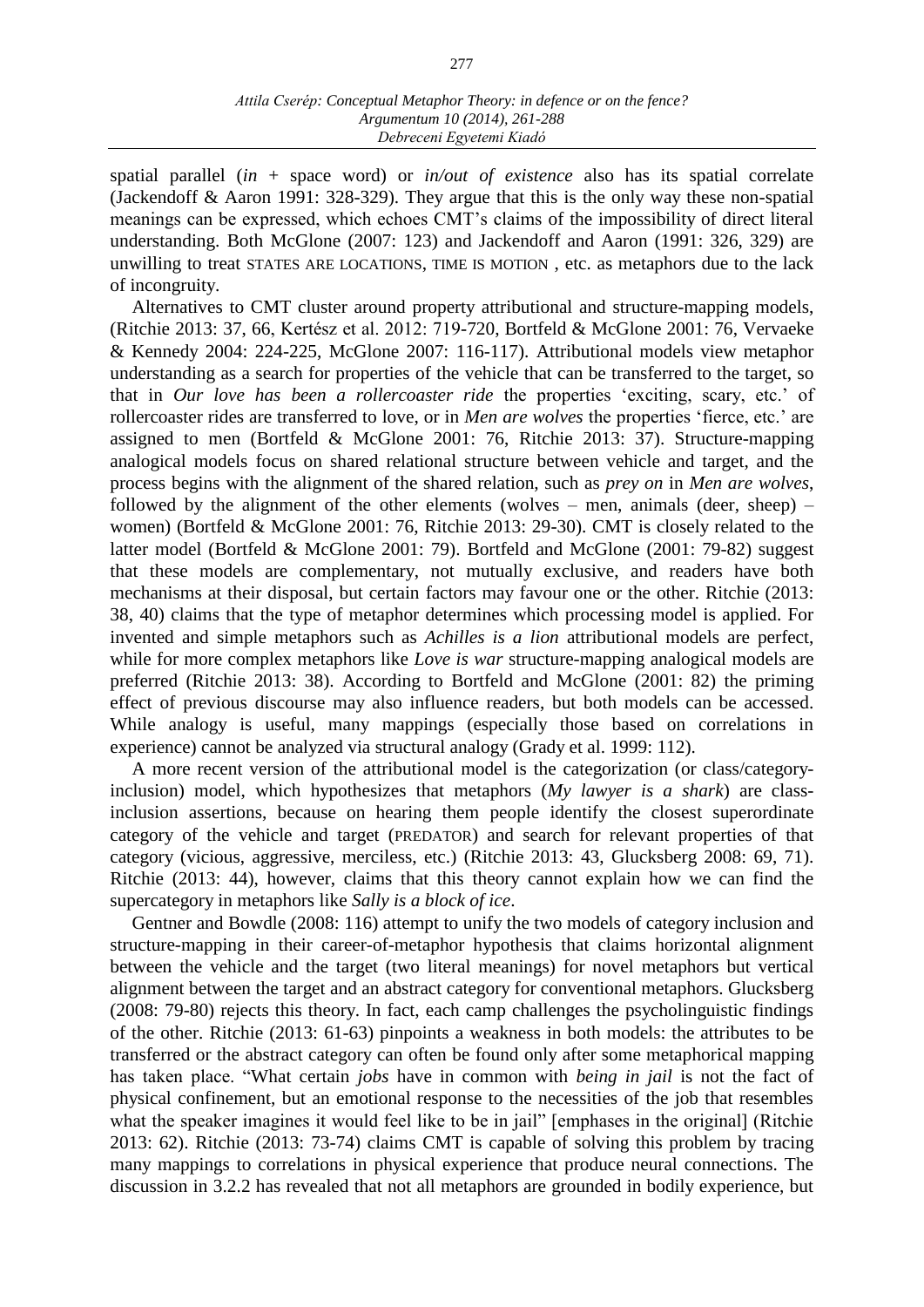278

if the body is treated on a par with culture, the same neural connections will occur in a large number of cases. $^{12}$ 

CMT presupposes a binary relationship between two domains or concepts. However, the alternatives above suggest that a third notion may also be needed that guides the analogies established in the structure-mapping model or shapes the abstract category in the categoryinclusion view. Blending theory (BT), also called conceptual integration, attaches more importance to this third entity (and also introduces a fourth one) (Fauconnier & Turner 1998). The entities involved are mental spaces or input spaces, and this is not merely a terminological difference from CMT. Whereas the latter posits two mental representations (domains), analyzes metaphor as directional and usually focuses on entrenched, conventional relationships, BT posits more than two mental spaces, does not assume directionality from "source" to "target" and often focuses on novel conceptualizations, capturing their dynamic and ephemeral aspect (Grady et al. 1999: 101). There are, however, a number of conventional idioms that can be regarded as blends only, such as *button one's lip*, *a storm in a teacup*, etc., showing that short-lived blending processes may become entrenched in long-term memory.

Blending is thought to underlie not only metaphorical expressions such as *The Grim Reaper*, *dig one's own grave* or *This surgeon is a butcher* but also analogical counterfactuals (*In France, Watergate would not have harmed Nixon*), the concept of the desktop, and even literal language such as *Sally is the daughter of Paul* (Fauconnier & Turner 1998: 149, 151, 156, 169, Grady et al. 1999: 103, 119). The blending motivating *This surgeon is a butcher* has two input mental spaces (SURGERY and BUTCHERY), a generic space that contains whatever shared structure the input spaces have (agent, undergoer, sharp instrument, work space, procedure) and the blended space that inherits elements from the input spaces (Figure 1; elements of the spaces and projections are not shown) (Grady et al. 1999: 104-105).



*Figure 1: This surgeon is a butcher*

 $\overline{a}$ The idea of including culture is not alien to CMT, see Kövecses (2010: 85, 187).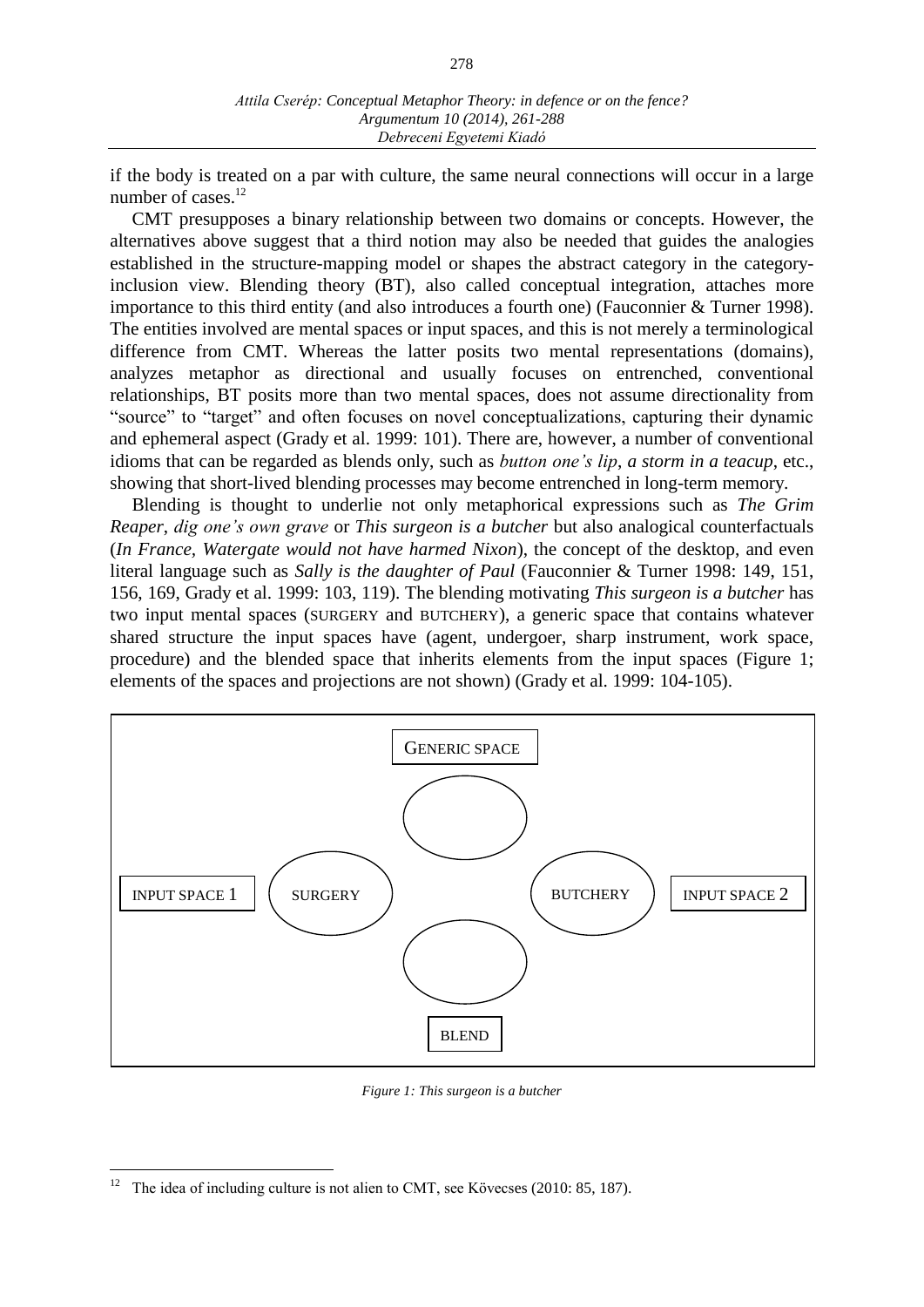### *Attila Cserép: Conceptual Metaphor Theory: in defence or on the fence? Argumentum 10 (2014), 261-288 Debreceni Egyetemi Kiadó*

Blending is common is pictorial and multimodal metaphors (see Figure 2 below, taken from Nield (2012)). The picture in Figure 2 is used as an illustration of a web article entitled *40 ways to fix your PC before you call an expert* and shows a woman who is about to hammer her laptop into pieces as a means of trying to fix it. It is a blend of two input spaces. One input space is a computer user's reaction to encountering technical difficulties (a fairly common real-life scenario), the other input space is taken from a well-known science-fiction film *2001: A Space Odyssey*. In the film, an astronaut called Dave is trying to disconnect a malfunctioning superintelligent computer. When he finally manages to start the deactivation process, the computer is imploring him to stop (http://en.wikiquote.org/wiki/2001: A Space Odyssey (film)):

Dave, stop. Stop, will you? Stop, Dave. Will you stop, Dave? Stop, Dave. I'm afraid. I'm afraid, Dave. Dave, my mind is going. I can feel it. I can feel it. My mind is going. There is no question about it. I can feel it. I can feel it. I can feel it. I'm a... fraid. Good afternoon, gentlemen. I am a HAL 9000 computer. I became operational at the H.A.L. plant in Urbana, Illinois on the 12th of January 1992. My instructor was Mr. Langley, and he taught me to sing a song. If you'd like to hear it I can sing it for you.

In the blended image in Figure 2, the laptop-computer is addressing a woman and the original words of the film are therefore modified, the male name *Dave* is replaced by *Davina*. In the real-life input space the laptop does not talk, and in the film there is no laptop and the actual words uttered are slightly different (Dave vs Davina). The woman's method of fixing the laptop-computer is physical destruction, while normally you would probably try other, less invasive means, and the means adopted by the astronaut in the film is disconnection by removing hardware components from the memory of the computer using a tool that looks like a screwdriver. There is a parallel between the two input spaces in that both humans use a mechanical tool to fix a faulty electronic device (all this is included in the generic space). One of the oddities of Figure 2 is that the woman has chosen an inappropriate means to achieve her purpose. But how do we know that she wants to heal the laptop rather than destroy it in the first place? The title of the article and its subject matter suggest that what she wants is to repair her laptop.



*Figure 2: Blending a film scenario with real-life human action*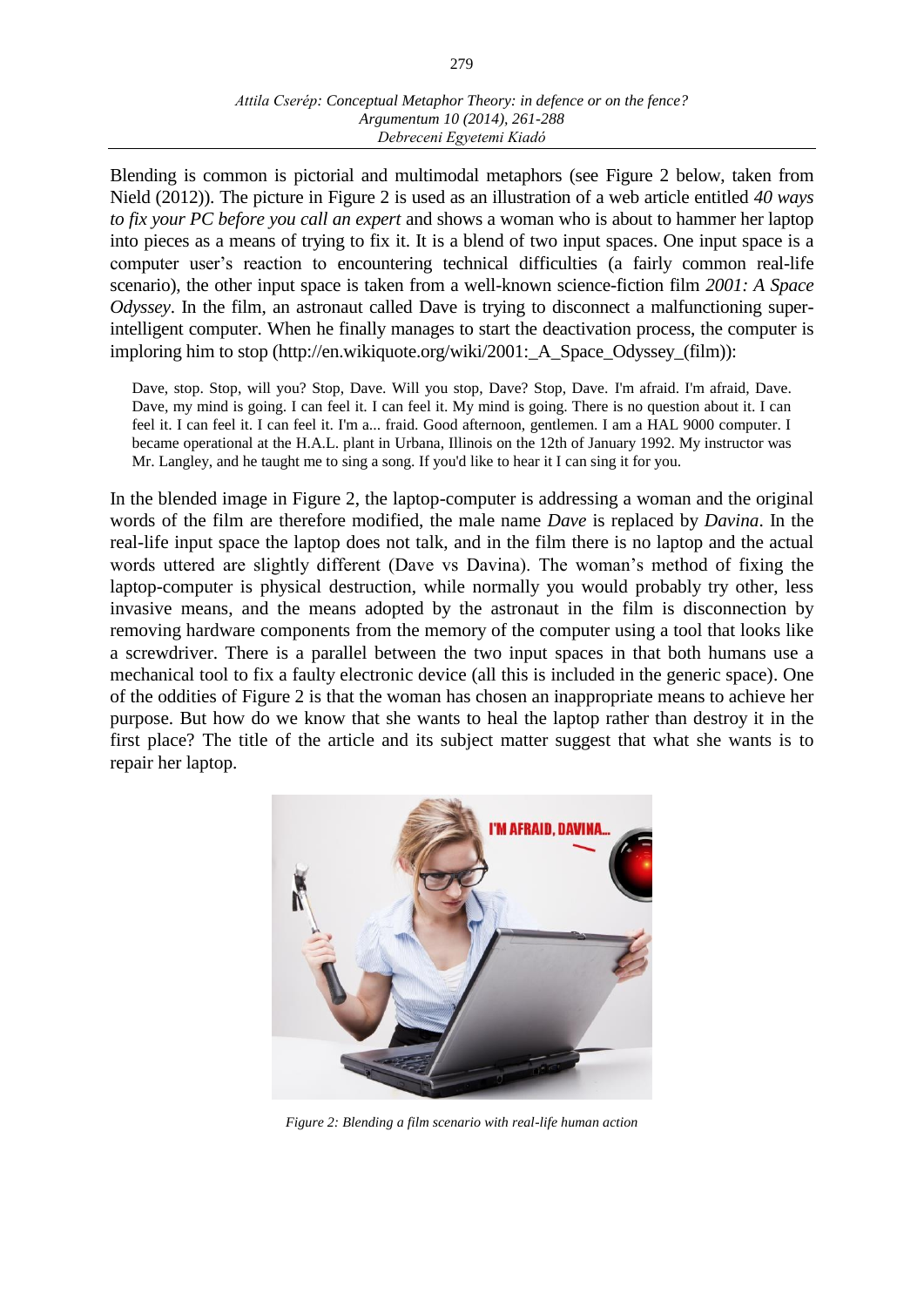The picture can be interpreted in several ways. It may suggest that to non-experts an electronic device seems to have a mind of its own, necessitating drastic measures before it takes control over them (i.e. before the computer or laptop reaches "the point of no repair").<sup>13</sup> In the film, the human being wins, and the reader might therefore conclude that the use of the hammer is justified, a conclusion that only works in the blend, because the life-threatening consequences of the malfunctioning computer are projected from the film input space. Taken together with the text of the article, the picture may say that non-experts frequently misjudge the appropriate ways of fixing software/hardware problems (perhaps because they sense a bigger threat than the actual threat the machine poses) and that there are a number of ways to try before you lose patience and hit the ceiling (and then the computer), i.e. before you resort to drastic measures.

The relationship between BT and CMT can be regarded as complementary or contradictory (Kövecses 2010: 302, Grady et al. 1999: 120). BT has grown out of a critical approach to CMT to offer a better analysis of some metaphors that did not fit CMT (Grady et al. 1999: 103). *This surgeon is a butcher* is a case in point. In the blending model there is partial projection from the input spaces, in this example the goal of healing is projected from surgery but the means is projected from butchery, and this conflict can explain why the sentence implies incompetence (Grady et al. 1999: 104-106).

Kövecses (2010: 272-277) illustrates further advantages of BT. He argues that the notion of generic space is useful, because it captures generalizations of a certain submapping (i.e. correspondence) (Kövecses 2010: 276). For example, in COMPLEX SYSTEMS ARE BUILDINGS, one of the correspondences is between the action of building and the action of creating a complex system, which has been generalized into the mapping of building onto the creation of anything, in other words "a generic space is created", and the metaphor CREATION IS BUILDING can be used for other than complex systems: you can build reputation or self-confidence. The same applies to the original mapping of foundations (of a building) onto the basis of a complex system. It has been generalized into BASIS IS FOUNDATION and can now be used for concepts outside complex systems, such as increase or change (*the foundations were laid for more far-reaching changes*) (Kövecses 2010: 276). The idea of generalization is plausible, but there are some problems. First, we need diachronic evidence to support it. If the metaphorical use of words such as *build*, *foundations*, etc. related to complex systems predated the metaphorical use of the same words unrelated to complex systems, then we can conclude temporal priority. Second, in the cognitive architecture of CMT, there is no "generic space" accompanying the source and target domains. We could modify CMT and claim that the commonalities extracted from the source and target can be found in a third "domain", and this is the generic space, but then all conceptual metaphors will have a generic space with potential for generalization. In fact, Langacker (2000: 40-42) has tried to synthesize blending and metaphor by adding a schema to the source and target. The schema consists of "an abstract commonality which motivates the extension" (Langacker 2000: 41). However, the schema has a different status from the source and target. As Langacker (2000: 41) explains, "it need not be salient or separately apprehended, and may have only fleeting occurrence as an implicit facet of the categorizing event". A hybrid domain is also posited, where the target is construed against the background of the source (Langacker 2000: 42). This implies that blending and metaphor are similar mechanisms along the literal–metaphorical continuum. Since blending is also thought to underlie literal language, it can be viewed as a general mechanism that

<sup>13</sup> This is also supported by the subtitle, the first part of which reads "Windows can be scary place if you're no computer expert and your PC goes wrong" (Nield 2012).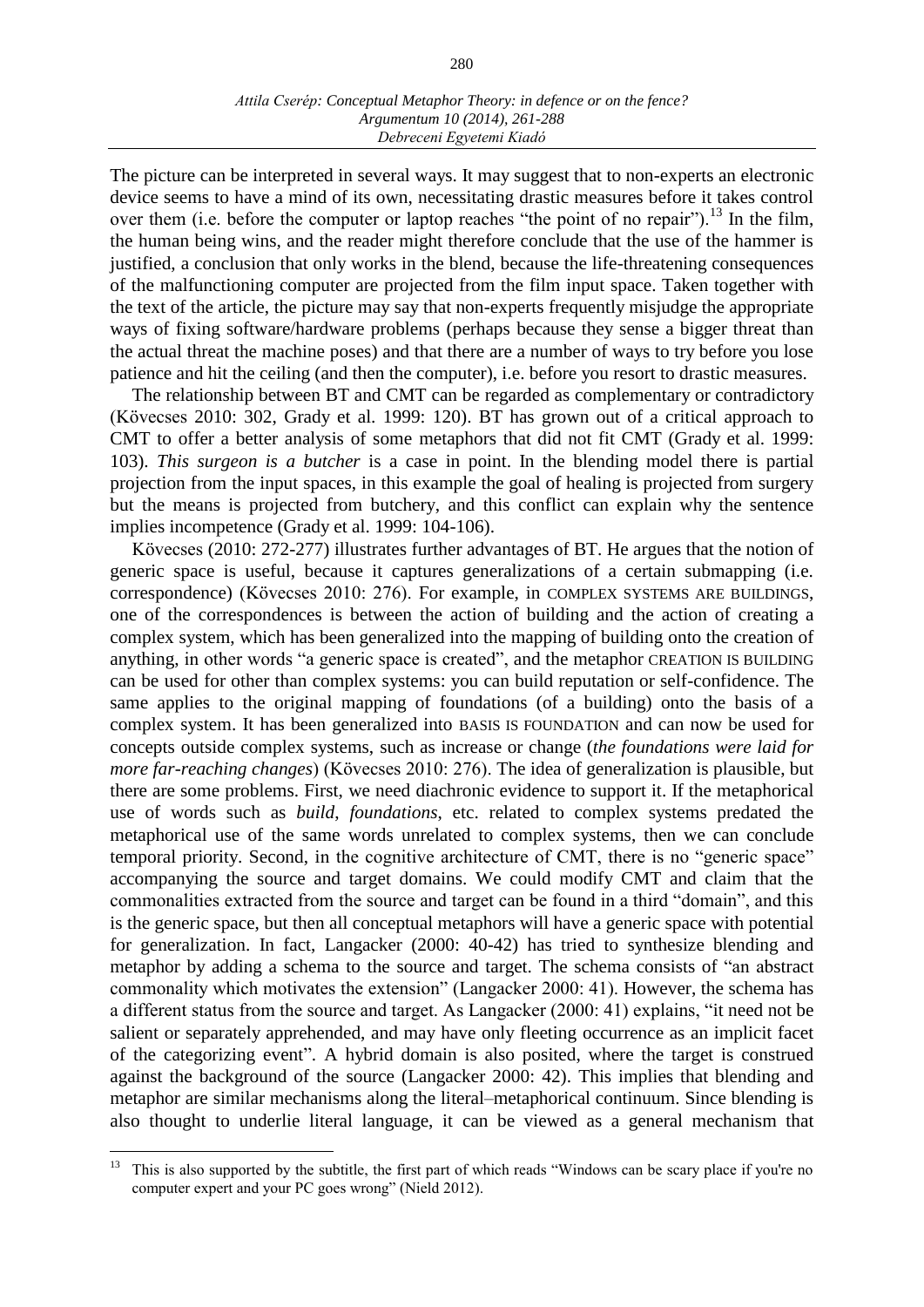includes as one of its subtypes the metaphorical blend, whereby the input spaces come from different domains linked by counterpart connections (Grady et al. 1999: 110-113). Blending may better capture the dynamic aspects of meaning creation and "a sentence like [*This surgeon is a butcher*] probably draws on conventional associations with the word *butcher*, and the blending analysis may really be an account of the historical derivation of such usages, rather than of the on-line processing a hearer might use today" (Grady et al. 1999: 106). Though working with the attributive categorization model, McGlone (2007: 117) also claims that *butcher* is a conventional metaphor for 'incompetent, bungling people'. I checked the word in online AmE dictionaries and found that the verb *butcher* in this sense is established and conventional, but the noun *butcher* has no corresponding sense according to *Oxford Dictionaries*, *Collins American English Dictionary*, *Random House Dictionary*; however, the nominal sense is also established according to *Merriam-Webster Dictionary* and *American Heritage Dictionary of the English Language*.

The ideas in the previous paragraph lead to the possibility of adopting various theoretical models to analyze different types of metaphor. In an effort to test which model fares better, the butcher example is "dissected" by Kövecses (2011b) in a detailed analysis in the framework of the categorization model, the "standard" CMT, BT, the neural theory of metaphor and a revised version of CMT based on the idea of main meaning focus. He concludes that no single theory explains everything about meaning construction (Kövecses 2011b: 22).

There are critics who deny that blending is an improvement on and superior to CMT and reject BT as well. As with early CMT, ignoring the socio-cultural aspect is one of the charges against the blending model (Glebkin 2013: 2407). Glebkin (2013: 2407) argues that people digging their own graves at gunpoint in the first quarter of the  $20<sup>th</sup>$  century was so shocking that it was metaphorically mapped onto other domains. Yet, a metaphorical mapping cannot explain why the forced digging in the source domain becomes a voluntary financial "digging", as Glebkin (2013: 2407) himself admits.

Another point of criticism is the lack of psycholinguistic evidence (Glebkin 2013: 2408). Coulson and Van Petten's (2002) as well as Yang et al.'s (2012) findings support BT, but Coulson and Van Petten (2002: 960) note that "although blending theory provides a ready definition of literal mappings as falling midway between literal and metaphoric language, it is quite possible that other models of metaphor comprehension would provide convergent definitions". Psycholinguistic studies of blending are still in their infancy.

A further critical remark concerns the presumed complexity of cognitive processes. Proponents of BT argue for the hidden complexity behind simple looking processes, while critics find BT overly complicated. Fauconnier and Turner (2008) belong to the former group. They show that the TIME IS SPACE metaphor conceals an elaborate system of conceptual integration mechanisms, and the simplicity of the SPACE to TIME mapping is deceptive (Fauconnier & Turner 2008). A metaphorical view cannot explain why, for example, some temporal units have a different speed than other temporal units (*Minutes are quick but hours are slow*), since the components of a moving object have the same speed in space (Fauconnier & Turner 2008: 55). Others regard blending as unnecessarily complex. Glebkin (2013), Ritchie (2004) and McGlone (2007) explain some of the examples of BT assuming simpler conceptual mechanisms. Harder (2003: 92-95) also warns that blending may work for complex cases, but it should not be applied to simple cases. He cites psycholinguistic research that shows children under the age four are unable to distinguish the green colour of a cat and the black colour of the same cat covered with red filter so that it looks black (Harder 2003: 93). Ritchie (2004) responds that the green cat experimental setup may have been artificial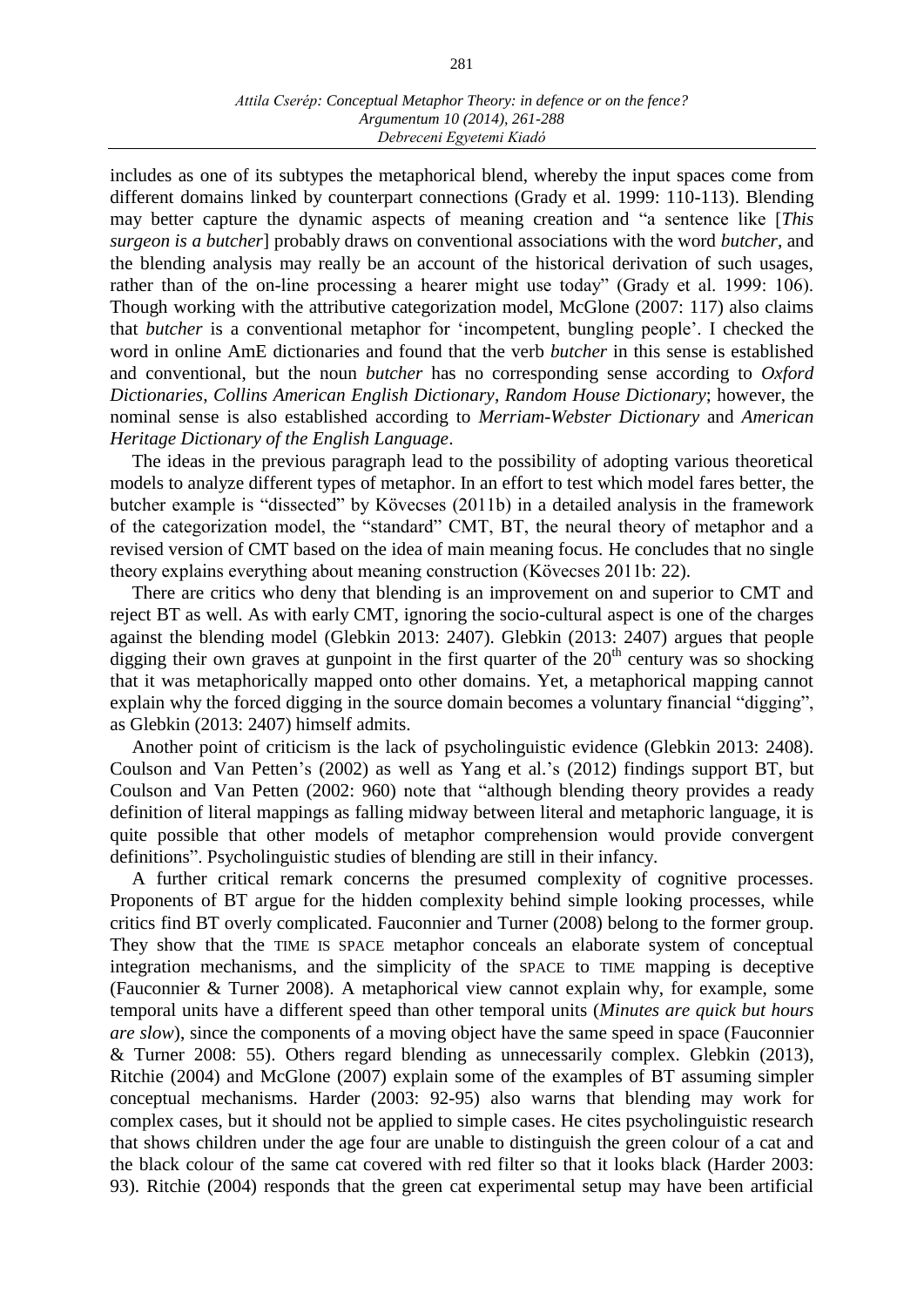and unfamiliar, and that "very young children seem quite capable of distinguishing between a doll (*toy baby*) and a real baby, a stuffed animal (*toy puppy*) and a real animal, etc., even as they construct elaborate play scenarios and carry on apparent conversations with these toys". Harder (2003: 94) also believes that, while some examples such as *fake gun* require a blending analysis with multiple input spaces, others allow a simpler explanation. To interpret *black gun*, you can add the property black without interfering with the "gunhood" of the gun, so you can stay within the same space. However, in an insightful analysis Tribushinina (2011) shows how even "simple" adjective-noun combinations such as *red house* are based on the integration of various input spaces.

### *3.2.5 The linguistic level*

CMT has been criticized, especially in the early stages, for ignoring the detailed linguistic level, which shows various complexities or irregularities in the mapping mechanisms (Gibbs 2011: 535). This criticism has come from corpus linguists, discourse-centred scholars and phraseologists. Just as CMT has responded to criticism concerning the role of culture (see Dirven et al. (2001)), it has also started to incorporate corpus linguistic findings and devote more attention to discourse. Evidence comes from various corpus- and discourse-oriented volumes, such as Cameron and Maslen (2010), or Stefanowitsch and Gries (2006).

The basic tenets of CMT and the relatively fixed mappings from source to target predict a large amount of regularity in the linguistic expressions used, but analyses of natural texts can only partially confirm this (Deignan 2005: 211-212, Stefanowitsch 2006a: 6-10). For example, the source domain LIGHT is significant in conceptualizing HAPPINESS, but the opposite source domain DARKNESS has a minor role in the target domain SADNESS (Stefanowitsch 2006a: 7). Irregularities can also be observed at the level of lexical and grammatical patterns. For instance, the word *price* is associated with partly different collocates in its literal and metaphorical senses and many words used metaphorically tend to develop semi-fixed or fixed lexico-grammatical patterns (Deignan 2005: 206-209, 219). It is hypothesized that the use of prefabricated chunks and patterning help avoid ambiguity and help the hearer process utterances efficiently (Deignan 2005: 212, Stefanowitsch 2006a: 8) Pressures at the linguistic level combine with language driven by embodied conceptualization, culture and ideology.

Phraseologists such as Dobrovol'skij and Piirainen (2005: 142) feel that CMT's focus on the commonalities shared by many idioms is unhelpful in discovering the irregularities. They highlight the significance of studying cultural symbolism and the rich image behind the idiom. For example, the wolf is a cultural symbol of poverty, economic despair, among other things, and this contributes to the motivation of *keep the wolf from the door* (Dobrovol'skij and Piirainen 2005: 339). A similar Hungarian example is *malaca van* [literally 'have a pig'] 'have luck, be lucky', where the pig is a symbol of luck. As mentioned in Section 3 above, *split hairs* or *throw the baby out with the bath (water)* are motivated at the basic level of rich images rather than conceptual metaphors (Dobrovol'skij & Piirainen 2005: 90-91).

Discourse studies of metaphor have revealed that metaphor is more dynamic than presupposed by CMT. Certain metaphors emerge in a relatively stable form as discourse unfolds, conveying not only ideational meaning but also affective meaning (Cameron & Deignan 2006).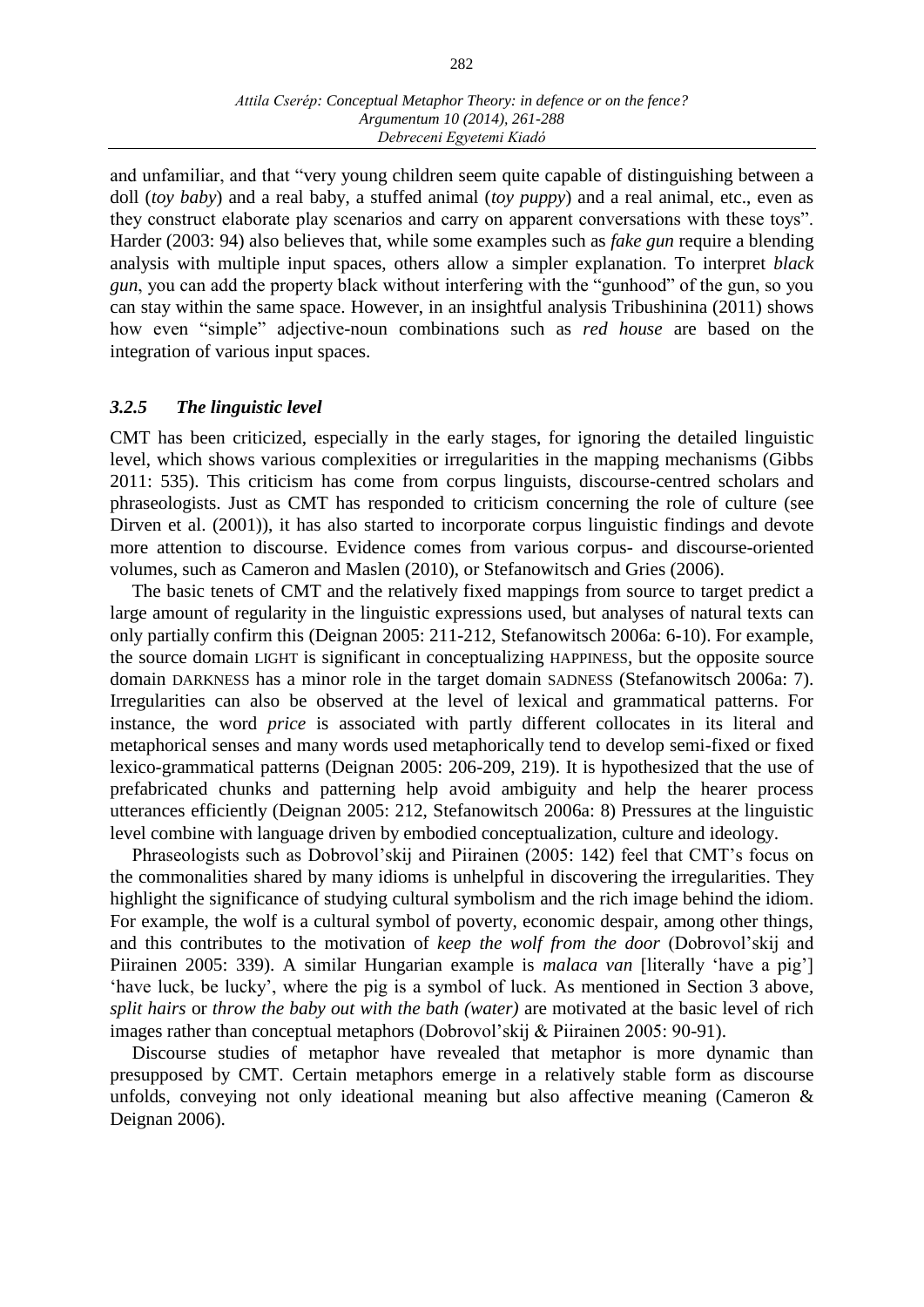## **4 Conclusion**

The title refers to two possible attitudes one can adopt with respect to CMT. Is CMT a promising approach that is worth defending or should we be noncommittal, sitting on the proverbial fence, waiting for conclusive convergent evidence to arrive to see which way we should jump? I am generally supportive of CMT and regard the integration of cultural, corpus and discourse studies as a welcome development.

I have pointed out that some early criticism of CMT was due to the lack of clarity of some statements and the little attention that was devoted to (cross-)cultural and linguistic aspects, though the first hints of complexities can be found in Lakoff and Johnson (1980) already. The emphasis of (early) CMT on abstract thought being dependent on embodied metaphorical conceptualization seemed to suggest a reductionist view and drew criticism from various scholars (Murphy 1996, Vervaeke & Kennedy 2004, McGlone 2007). CMT will probably be enriched as various strands of research and alternative models complement each other. At the same time, the explanatory power of CMT is still somewhat limited, because it is more suitable for explaining the regularities but often needs alternative models to account for lexico-syntactic restrictions and idiosyncrasies. I had better stay close to that fence.

### **References**

- *2001: A Space Odyssey (film)*. http://en.wikiquote.org/wiki/2001:\_A\_Space\_Odyssey\_(film) Accessed 14 May, 2014.
- *American Heritage Dictionary of the English Language*. https://education.yahoo.com/reference/dictionary/entry/butcher Accessed 15 May, 2014.
- Bortfeld, H. & McGlone, M.S. (2001): The continuum of metaphor processing. *Metaphor and Symbol* 16.1&2, 75-86.
- Cameron, L. (1999): Operationalising 'metaphor' for applied linguistic research. In: Cameron, L. & Low, G. (eds.): *Researching and Applying Metaphor*. Cambridge: Cambridge University Press, 3-28.
- Cameron, L. & Deignan, A. (2006): The emergence of metaphor in discourse. *Applied Linguistics* 27.4, 671–690.
- Cameron, L. & Low, G. (eds.) (1999): *Researching and Applying Metaphor*. Cambridge: Cambridge University Press.
- Cameron, L. & Maslen, R. (eds.) (2010): *Metaphor Analysis: Research Practice in Applied Linguistics, Social Sciences and the Humanities*. London & Oakville: Equinox.
- Casasanto, D. (2009): Embodiment of abstract concepts: good and bad in right- and lefthanders. *Journal of Experimental Psychology: General* 138.3, 351-367.
- Casasanto, D. & Chrysikou, E.G. (2011): When left is "right": motor fluency shapes abstract concepts. *Psychological Science* 22.4, 419-422.
- Casasanto, D. & Henetz, T. 2012. Handedness shapes children's abstract concepts. *Cognitive Science* 36, 359-372.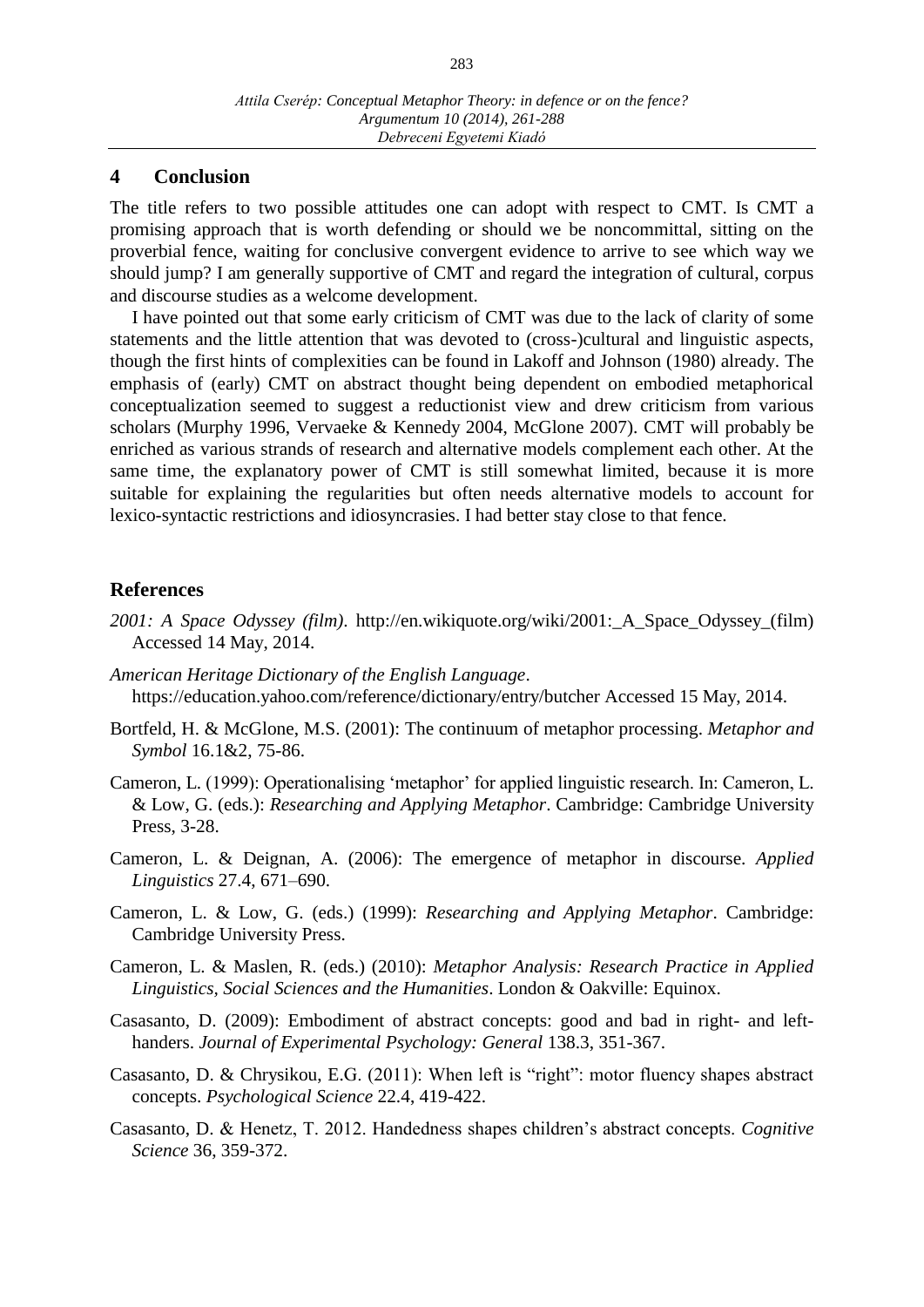*Collins American English Dictionary*.

http://www.collinsdictionary.com/dictionary/american/butcher?showCookiePolicy=true Accessed 15 May, 2014.

- Coulson, S. & Van Petten, C. (2002): Conceptual integration and metaphor: An event-related potential study. *Memory & Cognition* 30.6, 958-968.
- Csatár, P. (2009): Data collection in metaphor research: old problems and new approaches. *Sprachtheorie und germanistische Linguistik* 19.1, 1-48.
- Cserép, A. (2001): *Motivation Behind Idioms of Criticizing*. Debrecen: Kossuth Egyetemi Kiadó.
- Deignan, A. (2005): *Metaphor and Corpus Linguistics*. Amsterdam & Philadelphia: John Benjamins.
- Deignan, A. (2008a): Corpus linguistic data and conceptual metaphor theory. In: Zanotto, M.S., Cameron, L. & Cavalcanti, M.C. (eds.): *Confronting Metaphor in Use: An Applied Linguistic Approach*. Amsterdam & Philadelphia: John Benjamins, 149-162.
- Deignan, A. (2008b): Corpus linguistics and metaphor. In: Gibbs, R.W. (ed.): *The Cambridge Handbook of Metaphor and Thought*. Cambridge: Cambridge University Press, 280–294.
- Dirven, R., Frank, R. & Ilie, C. (eds.) (2001): *Language and Ideology*. *Vol II: Descriptive Cognitive Approaches*. Amsterdam & Philadelphia: John Benjamins.
- Dobrovol'skij, D. & Piirainen, E. (2005): *Figurative Language: Cross-cultural and Crosslinguistic Perspectives*. Amsterdam: Elsevier.
- Emanation, M. (1999): Congruence by degree: on the relation between metaphor and cultural models. In: Gibbs, R.W., Jr & Steen, G.J. (eds.): *Metaphor in Cognitive Linguistics: Selected Papers from the Fifth International Cognitive Linguistics Conference – Amsterdam, July 1997*. Amsterdam & Philadelphia: John Benjamins, 205-218.
- Fauconnier, G. & Turner, M. (1998): Conceptual integration networks. *Cognitive Science* 22.2, 133-187.
- Fauconnier, G. & Turner, M. (2008): Rethinking metaphor. In: Gibbs, R.W. (ed.): *The Cambridge Handbook of Metaphor and Thought*. Cambridge: Cambridge University Press, 53-66.
- Fernando, C. (1996): *Idioms and Idiomaticity*. Oxford: Oxford University Press.
- Geeraerts, D. (2010): *Theories of Lexical Semantics*. Oxford: Oxford University Press.
- Gentner, D. & Bowdle, B. (2008): Metaphor as structure-mapping. In: Gibbs, R.W. (ed.): *The Cambridge Handbook of Metaphor and Thought*. Cambridge: Cambridge University Press, 109-128.
- Gibbs, R.W., Jr. (1994): *The Poetics of Mind: Figurative Thought, Language, and Understanding*. Cambridge: Cambridge University Press.
- Gibbs, R.W., Jr. (1999a): Researching metaphor. In: Cameron, L. & Low, G. (eds.): *Researching and Applying Metaphor*. Cambridge: Cambridge University Press, 29-47.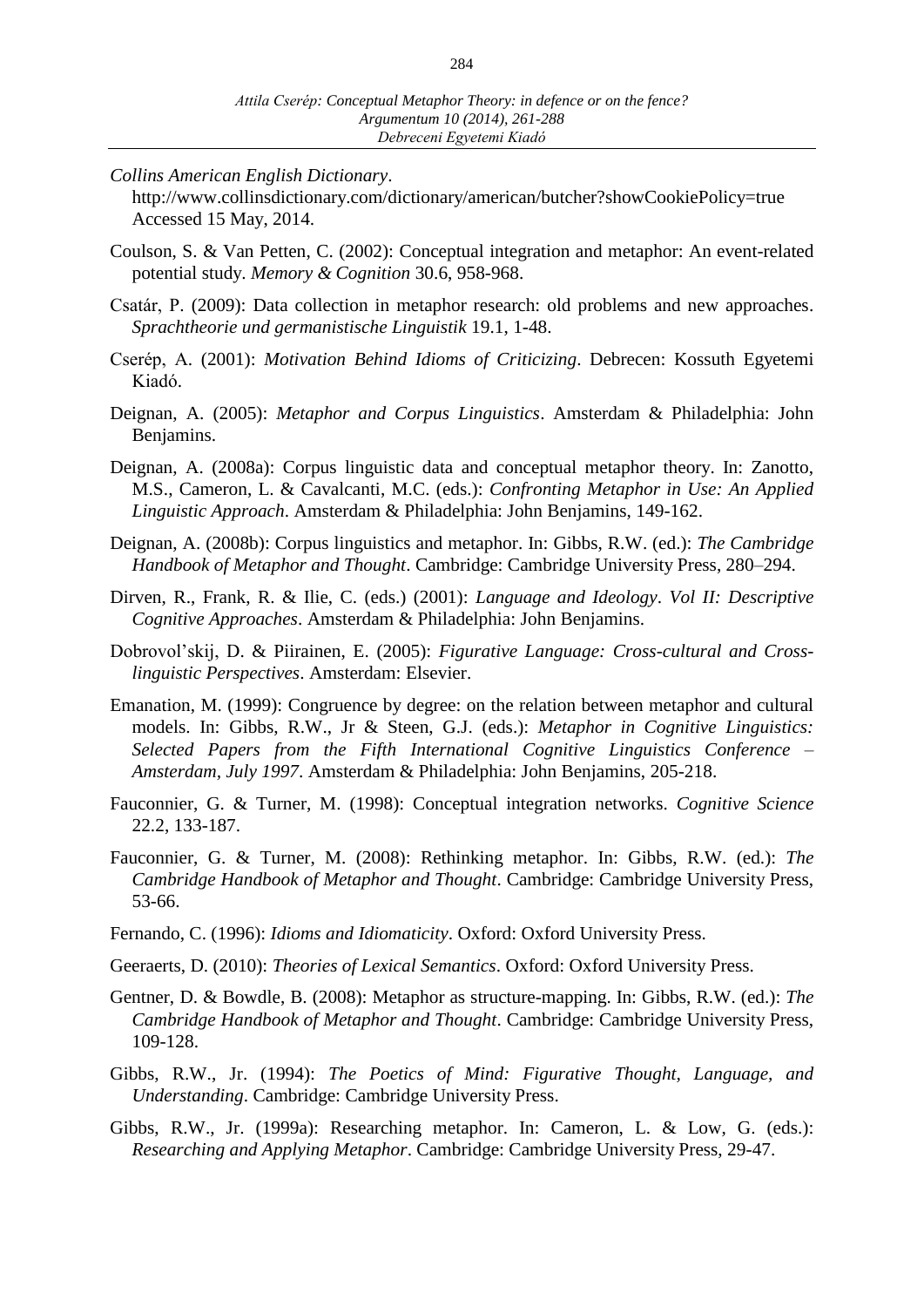- Gibbs, R.W., Jr. (1999b): Taking metaphor out of our heads and putting it into the cultural world. In: Gibbs, R.W., Jr & Steen, G.J. (eds.): *Metaphor in Cognitive Linguistics: Selected Papers from the Fifth International Cognitive Linguistics Conference – Amsterdam, July 1997*. Amsterdam & Philadelphia: John Benjamins, 145-166.
- Gibbs, R.W. Jr. (2006): Metaphor interpretation as Embodied Simulation. *Mind & Language* 21.3, 434-458.
- Gibbs, R.W. Jr. (2011): Evaluating conceptual metaphor theory. *Discourse Processes* 48.8, 529-562.
- Gibbs, R.W., Jr. & Nayak, N.P. (1991): Why idioms mean what they do. *Journal of Experimental Psychology: General* 120.1, 93-95.
- Glebkin, V. (2013): A critical view on Conceptual Blending Theory. In: Knauff, M., Pauen, M., Sebanz, N., & Wachsmuth, I. (eds.): *Proceedings of the 35th Annual Conference of the Cognitive Science Society*. Austin, TX: Cognitive Science Society, 2404-2409.
- Glucksberg, S. (2008): How metaphors create categories quickly. In: Gibbs, R.W. (ed.): *The Cambridge Handbook of Metaphor and Thought*. Cambridge: Cambridge University Press, 67-83.
- Goatly, A. (1997): *The Language of Metaphors*. London & New York: Routledge.
- Goatly, A. (2007): *Washing the Brain: Metaphor and Hidden Ideology*. Amsterdam & Philadelphia: John Benjamins.
- Grady, J.E. (1997): THEORIES ARE BUILDINGS revisited. *Cognitive Linguistics* 8.4, 267-290.
- Grady, J. (1999): A typology of motivation for conceptual metaphor: correlation vs. resemblance. In: Gibbs, R.W., Jr & Steen, G.J. (eds.): *Metaphor in Cognitive Linguistics: Selected Papers from the Fifth International Cognitive Linguistics Conference – Amsterdam, July 1997*. Amsterdam & Philadelphia: John Benjamins, 79-100.
- Grady, J., Oakley, T. & Coulson, S. (1999): Blending and metaphor. In: Gibbs, R.W., Jr & Steen, G.J. (eds.): *Metaphor in Cognitive Linguistics: Selected Papers from the Fifth International Cognitive Linguistics Conference – Amsterdam, July 1997*. Amsterdam & Philadelphia: John Benjamins, 101-124.
- Harder, P. (2003): Mental spaces: Exactly when do we need them? *Cognitive Linguistics* 14.1, 91-96.
- Jackendoff, R. & Aaron, D. (1991): Review Article. More than cool reason: a field guide to poetic metaphor. by George Lakoff and Mark Turner. *Language* 67.2, 320–328.
- Jäkel, O. (1995): The metaphorical concept of mind: "mental activity is manipulation". In: Taylor, J.R. & MacLaury, R.E. (eds.): *Language and the Cognitive Construal of the World*. Berlin & New York: Mouton de Gruyter, 197-229.
- Jäkel, O. (1999): Kant, Blumenberg, Weinrich: some forgotten contributions to the cognitive theory of metaphor. In: Gibbs, R.W., Jr & Steen, G.J. (eds.): *Metaphor in Cognitive Linguistics: Selected Papers from the Fifth International Cognitive Linguistics Conference – Amsterdam, July 1997*. Amsterdam & Philadelphia: John Benjamins, 9-27.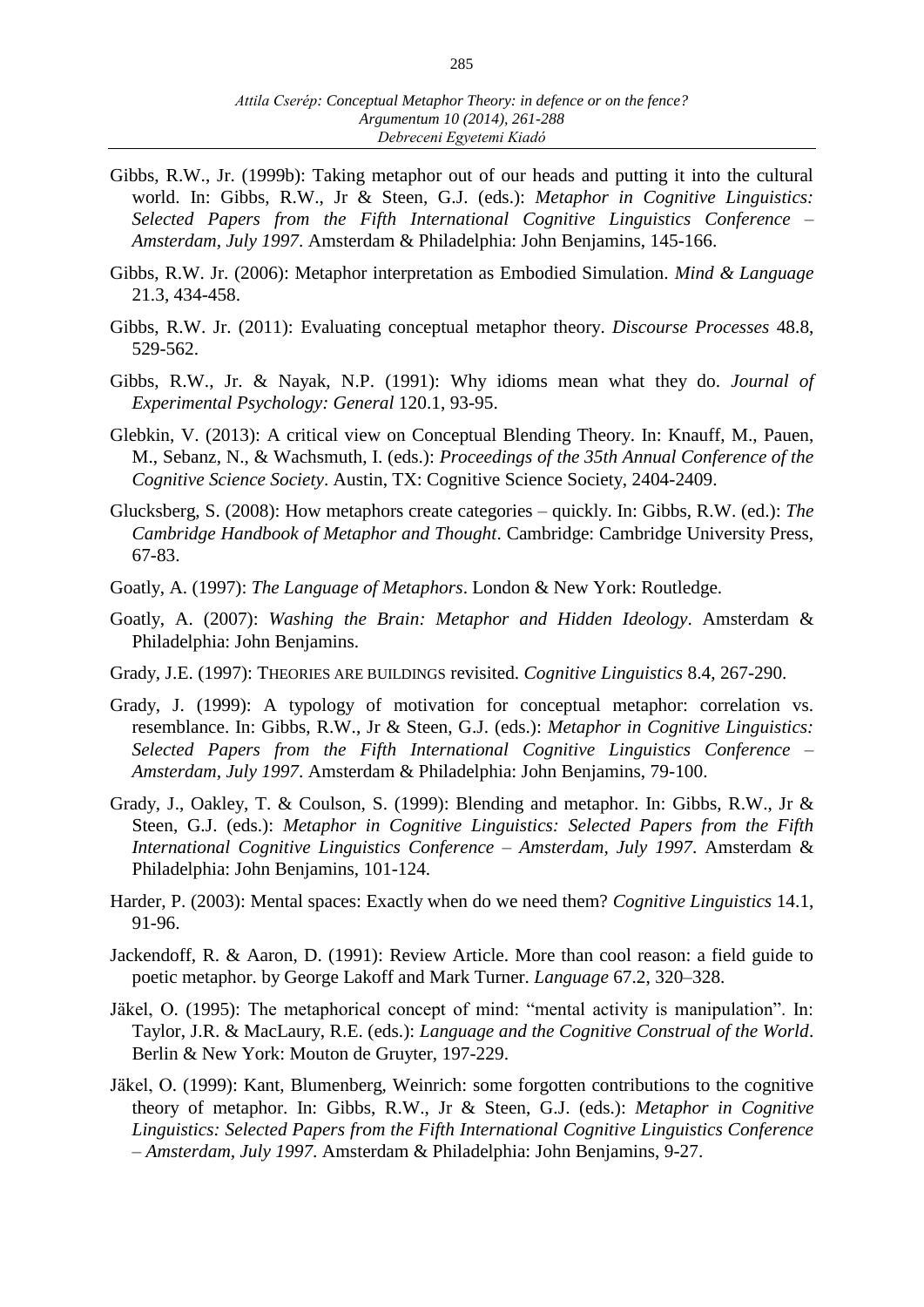- Johansson Falck, M. & Gibbs, R.W. Jr. (2012): Embodied motivations for metaphorical meanings. *Cognitive Linguistics* 23.2, 251-272.
- Kertész, A., Rákosi, Cs. & Csatár, P. (2012): Data, problems, heuristics and results in cognitive metaphor research. *Language Sciences* 34.6, 715-727.
- Keysar, B., Shen, Y., Glucksberg, S. & Horton, W.S. (2000): Conventional language: how metaphorical is it? *Journal of Memory and Language* 43.4, 576-593.
- Kövecses, Z. (1999): Metaphor: does it constitute or reflect cultural models? In: Gibbs, R.W., Jr & Steen, G.J. (eds.): *Metaphor in Cognitive Linguistics: Selected Papers from the Fifth International Cognitive Linguistics Conference – Amsterdam, July 1997*. Amsterdam & Philadelphia: John Benjamins, 167-188.
- Kövecses, Z. (2010): *Metaphor: A Practical Introduction* (2nd Edition). New York: Oxford University Press.
- Kövecses, Z. (2011a): Methodological issues in conceptual metaphor theory. In: Handl, S. & Schmid, H.-J. (eds.): *Windows to the Mind: Metaphor, Metonymy and Conceptual Blending*. Berlin & New York: Walter de Gruyter, 23-39.
- Kövecses, Z. (2011b): Recent developments in metaphor theory: Are the new views rival ones? *Review of Cognitive Linguistics* 9.1, 11-25.
- Kreuz, R.J. & Graesser, A.C. (1991): Aspects of idiom interpretation: comment on Nayak and Gibbs. *Journal of Experimental Psychology: General* 120.1, 90-92.
- Lakoff, G. (1987): *Women, Fire, and Dangerous Things: What Categories Reveal about the Mind*. Chicago: The University of Chicago Press.
- Lakoff, G. (1990): The Invariance Hypothesis: is abstract reason based on image-schemas? *Cognitive Linguistics* 1.1, 39-74.
- Lakoff, G. (1993): The contemporary theory of metaphor. In: Ortony, A. (ed.): *Metaphor and Thought* (2nd Edition). Cambridge: Cambridge University Press, 202-251.
- Lakoff, G. & Johnson, M. (1980): *Metaphors We Live By*. Chicago: The University of Chicago Press.
- Lakoff, G. & Johnson, M. (1999): *Philosophy in the Flesh*: *The Embodied Mind and Its Challenge to Western Thought*. New York: Basic Books.
- Lakoff, G. & Turner, M. (1989): *More than Cool Reason: A Field Guide to Poetic Metaphor*. Chicago: The University of Chicago Press.
- Lakoff, G., Espenson, J. & Schwartz, A. (1991): *Master Metaphor List*. Cognitive Linguistics Group, University of California at Berkeley. http://araw.mede.uic.edu/~alansz/metaphor/METAPHORLIST.pdf Accessed 6 March, 2014.
- Langacker, R.W. (1987): *Foundations of Cognitive Grammar I: Theoretical Prerequisites*. Stanford: Stanford University Press.
- Langacker, R.W. (2000): A dynamic usage-based model. In: Barlow, M. & Kemmer, S. (eds.): *Usage-Based Models of Language*. Stanford, California: CSLI Publications, 1-63.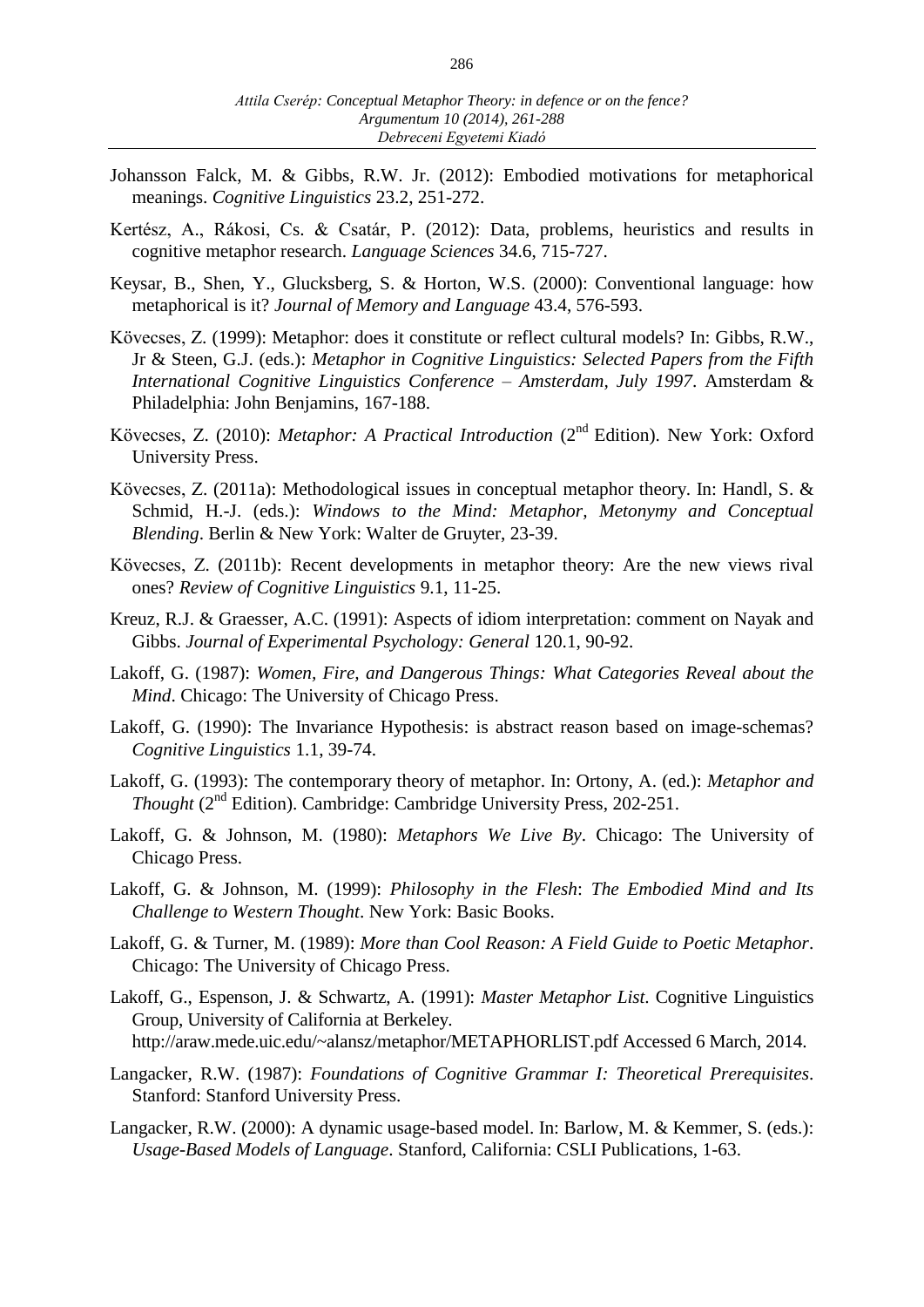- Langlotz, A. (2006): *Idiomatic Creativity: A Cognitive-Linguistic Model of Idiom-Representation and Idiom-Variation in English*. Amsterdam & Philadelphia: John Benjamins.
- Liebert, W.-A., Redeker, G. & Waugh, L. (eds.) (1997): *Discourse and Perspective in Cognitive Linguistics*. Amsterdam & Philadelphia: John Benjamins.
- McGlone, M.S. (2007): What is the explanatory value of a conceptual metaphor? *Language & Communication* 27.2, 109-126.
- *Merriam-Webster Dictionary*. http://www.merriam-webster.com/dictionary/butcher Accessed 15 May, 2014.
- Moon, R. (ed.) (1995): *Collins Cobuild Dictionary of Idioms*. London: HarperCollins Publishers.
- Murphy, G.L. (1996): On metaphoric representation. *Cognition* 60, 173-204.
- Nayak, N.P. & Gibbs, R.W., Jr. (1990): Conceptual knowledge in the interpretation of idioms. *Journal of Experimental Psychology: General* 119.3, 315-330.
- Nerlich, B. & Clarke, D.D. (2007): Cognitive Linguistics and the history of linguistics. In: Geeraerts, D. & Cuyckens, H. (eds.): *The Oxford Handbook of Cognitive Linguistics*. Oxford: Oxford University Press, 589-607.
- Nield, D. (2012): 40 ways to fix your PC before you call an expert. *CNET*. http://www.cnet.com/how-to/40-ways-to-fix-your-pc-before-you-call-an-expert/ Accessed 14 May, 2014.
- *Oxford Dictionaries*.

http://www.oxforddictionaries.com/us/definition/american\_english/butcher Accessed 12 May, 2014.

- Radden, G. (2002): How metonymic are metaphors? In: Dirven, R. & Pörings, R. (eds.): *Metaphor and Metonymy in Comparison and Contrast*. Berlin & New York: Mouton de Gruyter, 407-434.
- *Random House Dictionary*. http://dictionary.reference.com/browse/Butcher?r=66 Accessed 15 May, 2014.
- Ritchie, D. (2003): *"ARGUMENT IS WAR"* Or is it a game of chess? Multiple meanings in the analysis of implicit metaphors. *Metaphor and Symbol* 18.2, 125-146.
- Ritchie, L.D. (2013): *Metaphor*. Cambridge: Cambridge University Press.
- Ruiz de Mendoza Ibáñez, F.J. & Hernández, L.P. (2011): The contemporary theory of metaphor: myths, developments and challenges. *Metaphor and Symbol* 26.3, 161-185.
- Santana, E. & de Vega, M. (2011): Metaphors are embodied, and so are their literal counterparts. *Frontiers in Psychology* 2.90, 1-12. http://www.ncbi.nlm.nih.gov/pmc/articles/PMC3110336/ Accessed 12 April, 2014.
- Semino, E. (2006): A corpus-based study of metaphors for speech activity in British English. In: Stefanowitsch, A. & Gries, S.Th. (eds.): *Corpus-Based Approaches to Metaphor and Metonymy*. Berlin & New York: Walter de Gruyter, 36-62.